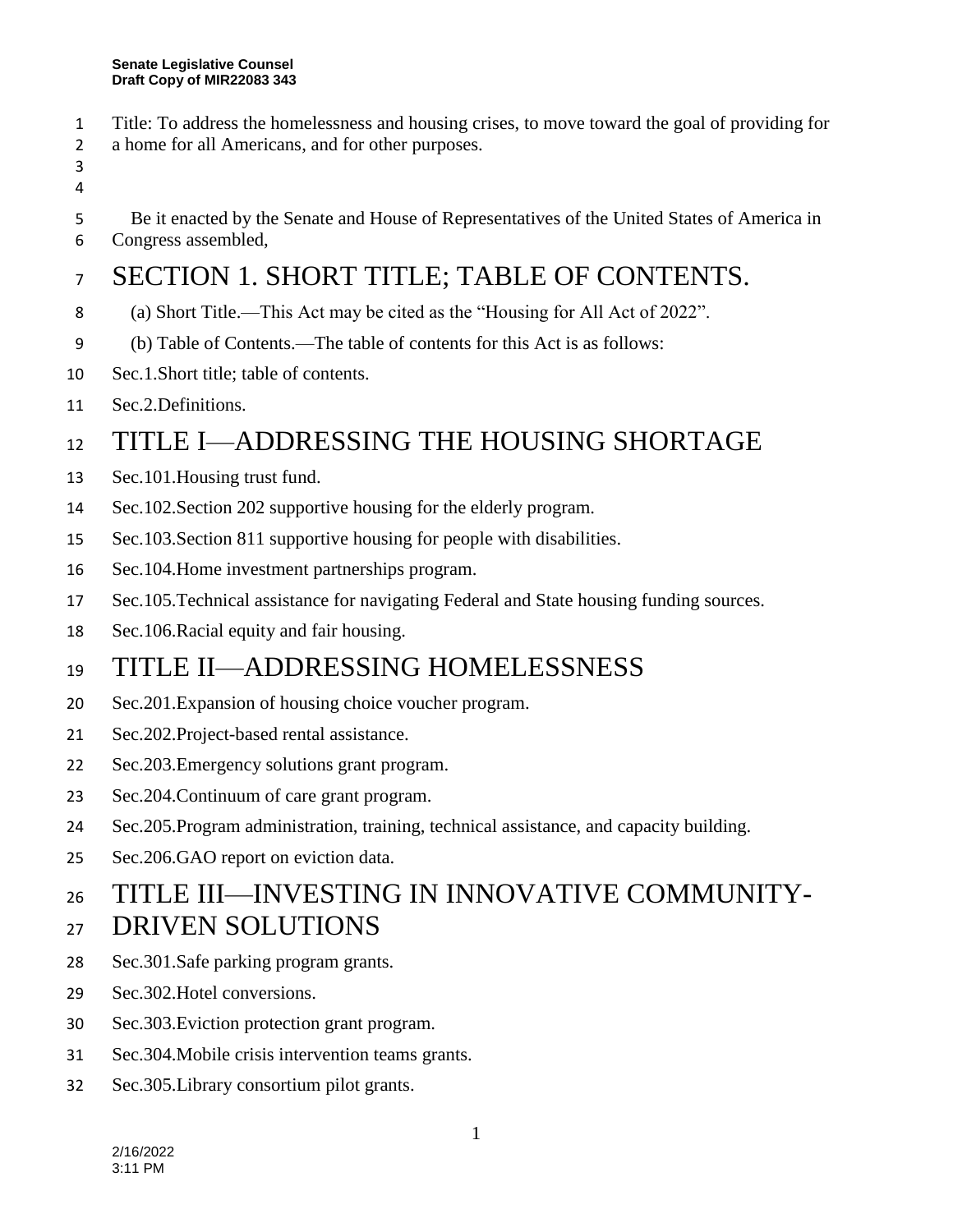- Sec.306.Inclusive transit-oriented development to enhance climate mitigation and disaster
- resiliency.
- Sec.307.Establishing an innovation pilot within the carbon reduction program.
- Sec.308.Making infill housing and other transportation efficiency projects eligible for RAISE grants.

#### 6 SEC. 2. DEFINITIONS.

#### In this Act:

- (1) AT RISK OF HOMELESSNESS.—The term "at risk of homelessness" means, with respect to an individual or family, that the individual or family—
- (A) has an annual income that is less than 30 percent of median family income for 11 the area, as determined by the Secretary;
- (B) does not have sufficient resources or support networks, including family, friends, faith-based organizations, and other social networks, immediately available to prevent the individual or family from moving to an emergency shelter or other place 15 described in paragraph (3)(B); and
- (C)(i) has moved because of economic hardship 2 or more times during the 60 days immediately preceding the application for homelessness prevention assistance under 18 this Act;
- (ii) is living in the home of another because of economic hardship;
- (iii) has been notified in writing that their right to occupy their current housing or living situation will be terminated within 21 days of the date of application for assistance under this Act;
- (iv) lives in a hotel or motel and the cost of the hotel or motel stay is not paid by charitable organizations or by Federal, State, or local government programs for low-income individuals;
- (v) lives in a single-room occupancy or efficiency apartment unit in which there reside more than 2 individuals, or lives in a larger housing unit in which there reside more than 1.5 people per room, as defined by the Bureau of the Census;
- (vi) is exiting a publicly funded institution, or system of care, including health care facilities, mental health facilities, foster care and other youth facilities, and correction programs and institutions; or
- (vii) otherwise lives in housing that has characteristics associated with instability and an increased risk of homelessness, including those characteristics identified in the approved consolidated plan for the applicable jurisdiction.
- (2) HOMELESS.—The term "homeless" means, with respect to an individual or family— (A) an individual or family who lacks a fixed, regular, and adequate nighttime residence;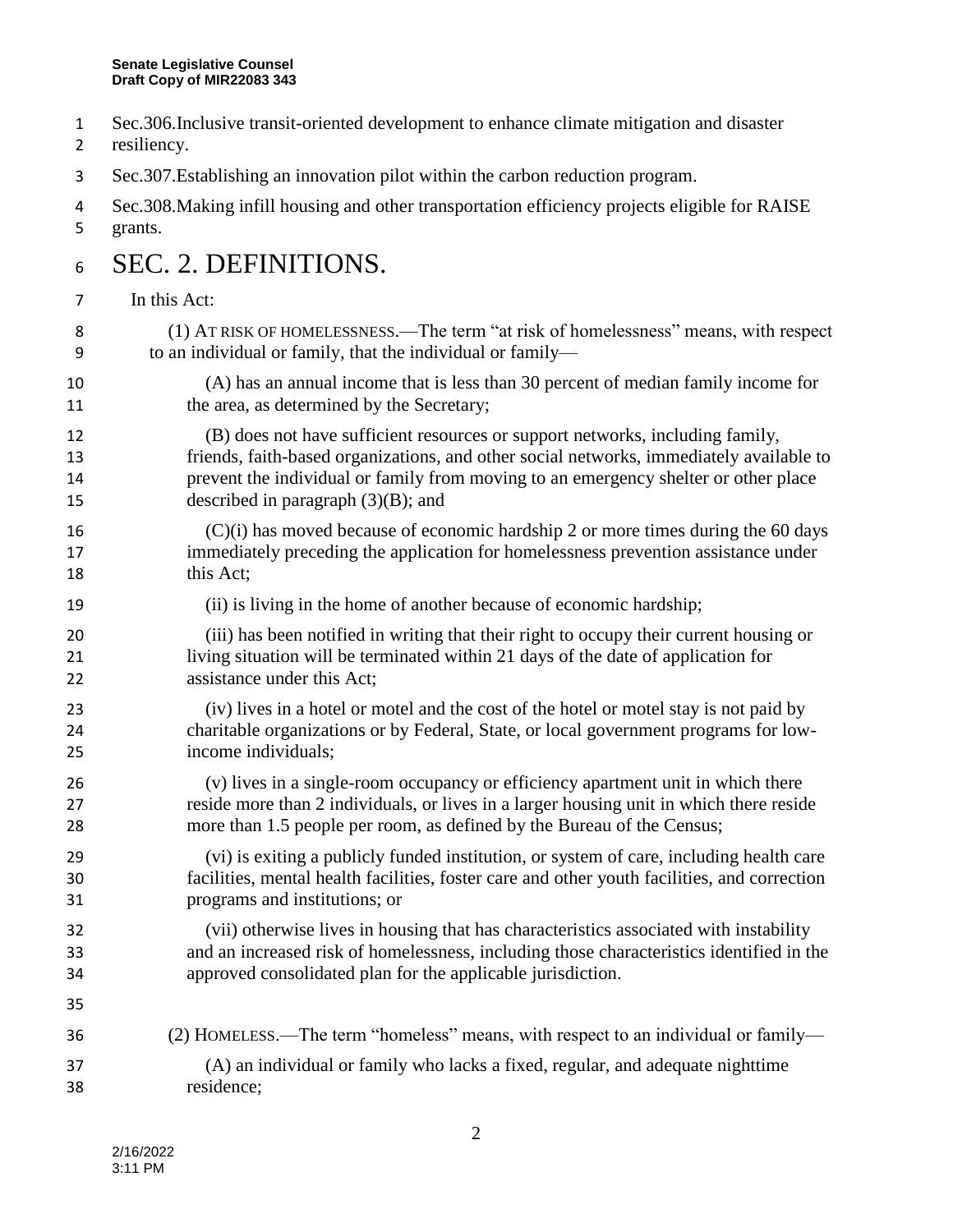| $\mathbf{1}$   | (B) an individual or family with a primary nighttime residence that is a public or               |
|----------------|--------------------------------------------------------------------------------------------------|
| $\overline{2}$ | private place not designed for or ordinarily used as a regular sleeping accommodation            |
| 3              | for human beings, including a car, park, abandoned building, bus or train station,               |
| 4              | airport, or camping ground;                                                                      |
| 5              | (C) an individual or family living in a supervised publicly or privately operated                |
| 6              | shelter designated to provide temporary living arrangements, including hotels and                |
| 7              | motels paid for by Federal, State, or local government programs for low-income                   |
| 8              | individuals or by charitable organizations, congregate shelters, and transitional                |
| 9              | housing;                                                                                         |
| 10             | (D) an individual who resided in a shelter or place not meant for human habitation               |
| 11             | and who is exiting an institution where he or she temporarily resided; and                       |
| 12             | (E) an individual or family who will imminently lose their housing, including                    |
| 13             | housing they own, rent, or live in without paying rent, are sharing with others, and             |
| 14             | rooms in hotels or motels not paid for by Federal, State, or local government programs           |
| 15             | for low-income individuals or by charitable organizations.                                       |
| 16             | (3) JUSTICE SYSTEM-INVOLVED.—The term "justice system-involved" includes                         |
| 17             | individuals who are or have been incarcerated or held in municipal, State, or Federal jails,     |
| 18             | prisons, juvenile facilities, or other types of detention facilities, who have been held in pre- |
| 19             | trial or post-conviction detention, who have an arrest or conviction regardless of whether       |
| 20             | they were detained or incarcerated, who have been held in immigration detention, or, with        |
| 21             | respect to youth, who are or have been held in the custody of the Office of Refugee              |
| 22             | Resettlement of the Department of Health and Human Services.                                     |
| 23             | (4) PERMANENT SUPPORTIVE HOUSING.—The term "permanent supportive housing"                        |
| 24             | means housing that provides—                                                                     |
| 25             | (A) indefinite leasing or rental assistance; and                                                 |
| 26             | (B) non-mandatory, culturally competent supportive services to assist individuals to             |
| 27             | achieve housing stability and maintain their health and well-being.                              |
| 28             | (8) POPULATION AT HIGHER RISK OF HOMELESSNESS.-                                                  |
| 29             | (A) IN GENERAL.—The term "population at higher risk of homelessness" means a                     |
| 30             | group of individuals that is defined by a common characteristic and that has been                |
| 31             | found to experience homelessness, housing instability, or to be cost-burdened at a rate          |
| 32             | higher than that of the general public.                                                          |
| 33             | (B) HIGHER RATE.—Information that may be used in demonstrating such a higher                     |
| 34             | rate includes data generated by the Federal Government, by State or municipal                    |
| 35             | governments, by peer-reviewed research, and by organizations having expertise in                 |
| 36             | working with or advocating on behalf of homeless groups.                                         |
| 37             | (C) INCLUDED POPULATIONS.—Such term shall include populations for which such                     |
| 38             | higher rate has already been demonstrated, including Asian, Black, Latino, Native                |
| 39             | American, Native Hawaiian, Pacific Islander and other communities of color,                      |
| 40             | individuals with disabilities, including mental health disabilities, elderly individuals,        |
| 41             | foster and former foster youth, lesbian, gay, bisexual, transgender, and queer                   |
| 42             | individuals, gender non-binary and gender non-conforming individuals, justice system-            |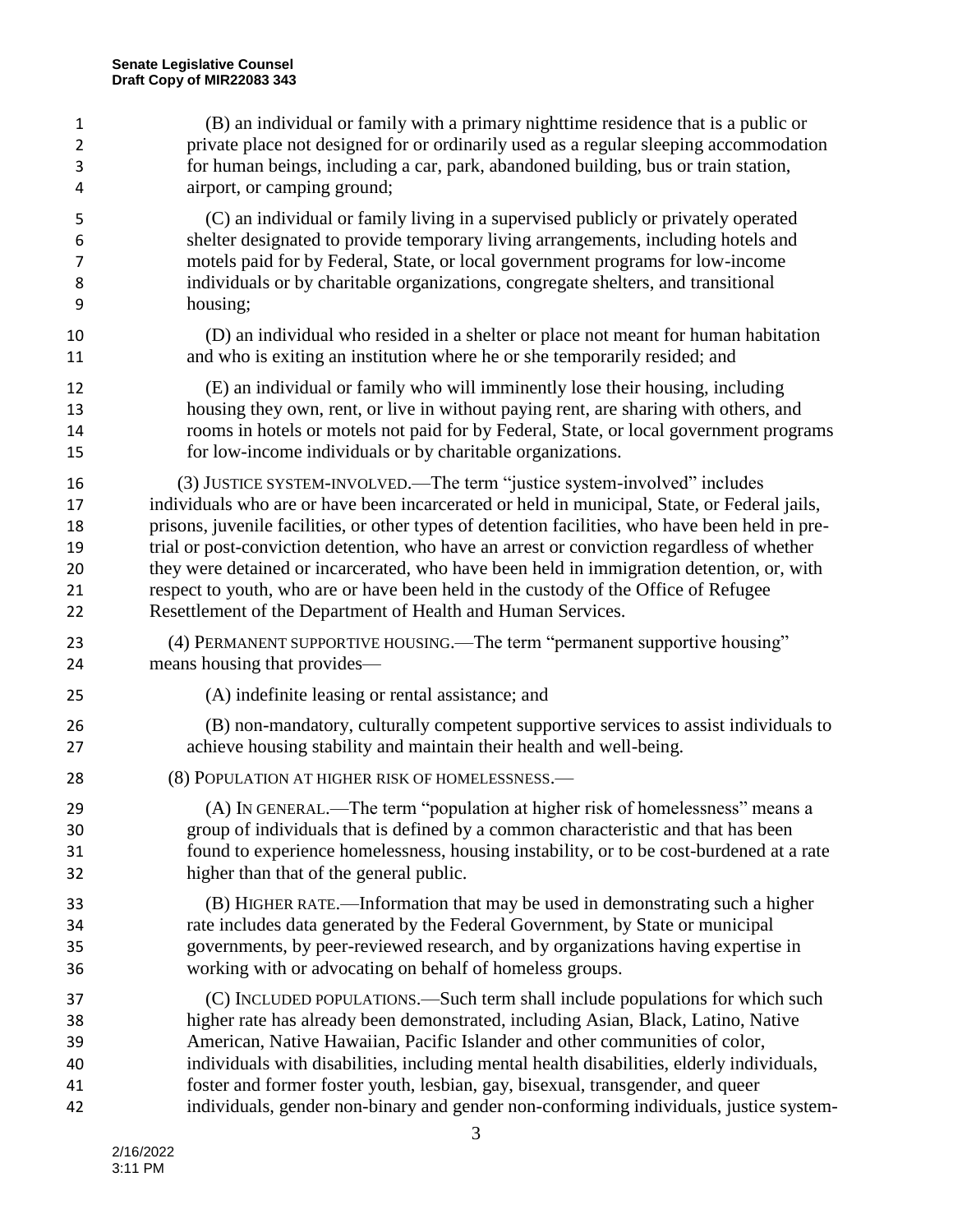involved individuals, and veterans.

 (9) SECRETARY.—The term "Secretary" means the Secretary of Housing and Urban Development. 4 TITLE I—ADDRESSING THE HOUSING SHORTAGE SEC. 101. HOUSING TRUST FUND. Section 1338(a) of the Federal Housing Enterprises Financial Safety and Soundness Act of 1992 (12 U.S.C. 4568(a)) is amended by adding at the end the following: 8 "(3) AUTHORIZATION OF APPROPRIATIONS.—There is authorized to be appropriated to the Housing Trust Fund \$45,000,000,000 for each of fiscal years 2022 through 2031.". 10 SEC. 102. SECTION 202 SUPPORTIVE HOUSING FOR THE 11 ELDERLY PROGRAM. (a) Authorization of Appropriations.—There is authorized to be appropriated to the Secretary for fiscal year 2022, to remain available until September 30, 2031— (1) \$2,500,000,000 for the supportive housing for the elderly program authorized under section 202 of the Housing Act of 1959 (12 U.S.C. 1701q), which shall be used— 16 (A) for capital advance awards in accordance with section  $202(c)(1)$  of the Housing 17 Act of 1959 (12 U.S.C. 1701q(c)(1)) to recipients that are eligible under that Act; (B) for section 8 project-based rental assistance contracts in accordance with subsection (b) of this section and section 8 of the United States Housing Act of 1937 (42 U.S.C. 1437f), for capital advance projects, including new project-based rental assistance contracts under section 8 of the United States Housing Act of 1937 (42 U.S.C. 1437f) for capital advance projects notwithstanding subsections (b) and (c) of section 202 of the Housing Act of 1959 (12 U.S.C. 1701q) and section 8 of the United States Housing Act of 1937 (42 U.S.C. 1437f), with the Secretary setting the terms of such project-based rental assistance contracts, including the duration and provisions regarding rent setting and rent adjustment; and (C) for service coordinators; (2) \$15,000,000, to provide technical assistance to support State-level efforts to improve the design and delivery of voluntary supportive services for residents of any housing assisted under the Housing Act of 1959 (Public Law 101–625) and other housing supporting low-income older adults, in order to support residents to age-in-place and avoid institutional care, as well as to assist applicants and potential applicants with project-specific design, provided that the Secretary may use up to 10 percent of such amounts made available under this paragraph to increase prior awards to existing technical assistance providers to provide an immediate increase in capacity building and technical assistance; and (3) \$125,000,000 for the costs to the Secretary of administering and overseeing the implementation of this section and the supportive housing for the elderly program authorized under section 202 of the Housing Act of 1959 (12 U.S.C. 1701q) generally, including information technology, financial reporting, research and evaluation, and other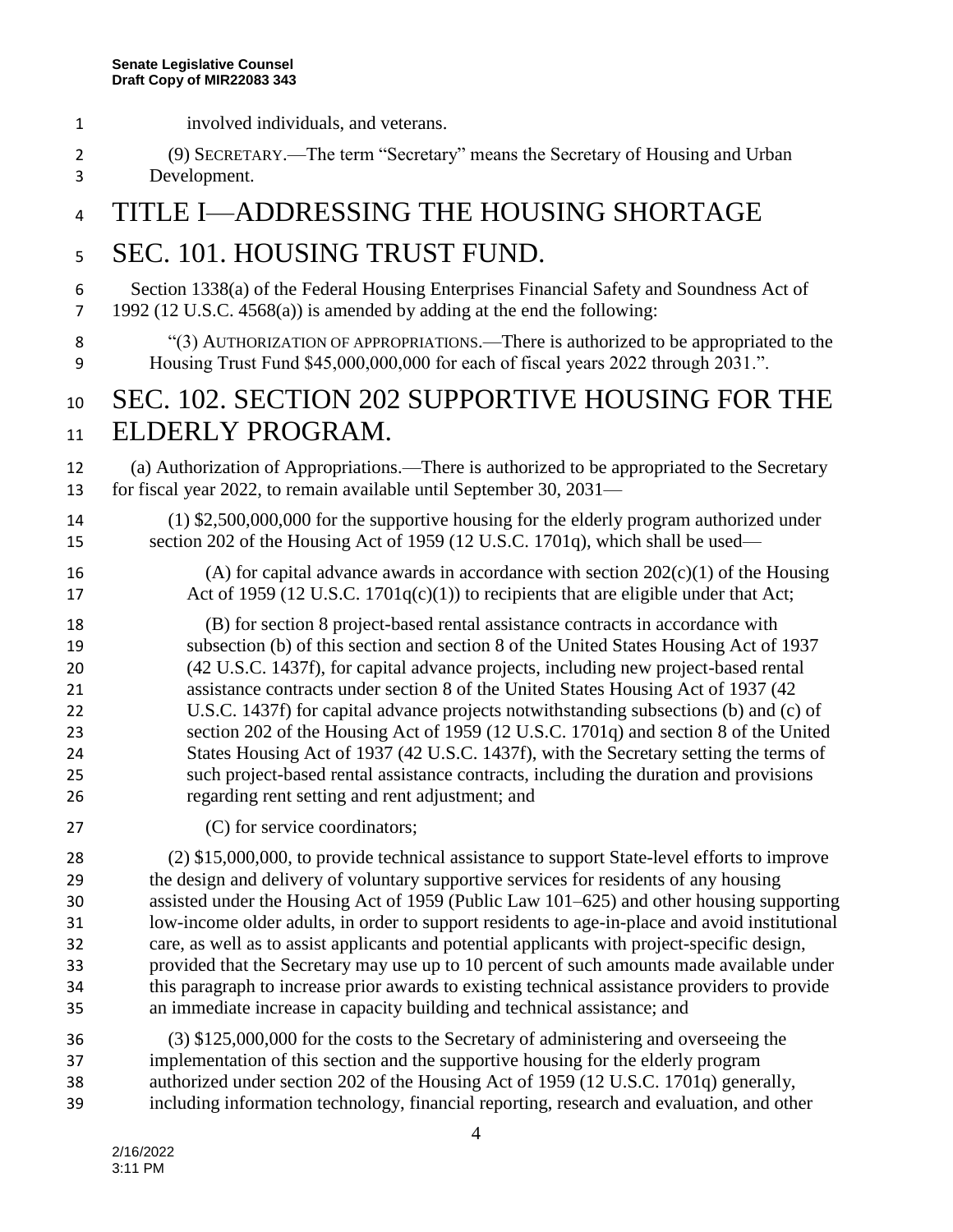costs.

 (b) Waivers.—The Secretary may waive or specify alternative requirements for any provision of section 202 of the Housing Act of 1959 (12 U.S.C. 1701q), section 8 of the United States Housing Act of 1937 (42 U.S.C. 1437f), or regulation that the Secretary administers that is applicable to such statutes other than requirements related to fair housing, nondiscrimination, labor standards, and the environment, upon a finding that the waiver or alternative requirement is necessary to facilitate the use of amounts made available under this section.

 (c) Implementation.—The Secretary shall have authority to issue such regulations or other notices, guidance, forms, instructions, and publications as may be necessary or appropriate to carry out the programs, projects, or activities authorized under this section, including to ensure that such programs, projects, or activities are completed in a timely and effective manner.

#### 12 SEC. 103. SECTION 811 SUPPORTIVE HOUSING FOR 13 PEOPLE WITH DISABILITIES.

 (a) Authorization of Appropriations.—There is authorized to be appropriated to the Secretary for fiscal year 2022, to remain available until September 30, 2031—

 (1) \$900,000,000 for capital advances, including amendments to capital advance contracts, for supportive housing for persons with disabilities, as authorized by section 811 of the Cranston-Gonzalez National Affordable Housing Act (42 U.S.C. 8013), for project rental assistance for supportive housing for persons with disabilities under subsection (d)(2) of such section 811 (42 U.S.C. 8013), for project assistance contracts pursuant to section 21 202(h) of the Housing Act of 1959 (12 U.S.C. 1701q(h)), and for project rental assistance to State housing finance agencies and other appropriate entities as authorized under subsection (b)(3) of such section 811 (42 U.S.C. 8013);

 (2) \$15,000,000 for providing technical assistance to support State-level efforts to integrate housing assistance and voluntary supportive services for residents of housing receiving such assistance, which funding may also be used to provide technical assistance to applicants and potential applicants to understand program requirements and develop effective applications, and of which the Secretary may use not more than 10 percent to increase prior awards to existing technical assistance providers to provide an immediate increase in capacity building and technical assistance; and

 (3) \$87,000,000 for the costs to the Secretary of administering and overseeing the implementation of this section and the supportive housing for persons with disabilities program authorized by section 811 of the Cranston-Gonzalez National Affordable Housing Act (42 U.S.C. 8013) generally, including information technology, financial reporting, research and evaluations, and other costs.

 (b) Waivers.—The Secretary may waive or specify alternative requirements under section 811(b)(3) of the Cranston-Gonzalez National Affordable Housing Act (42 U.S.C. 18013(b)(3) or any regulation for the administration of the amounts made available under this section other than requirements related to fair housing, nondiscrimination, labor standards, and the environment, upon a finding that the waiver or alternative requirement is necessary to expedite or facilitate the use of amounts made available under this section.

(c) Implementation.—The Secretary shall have authority to issue such regulations or other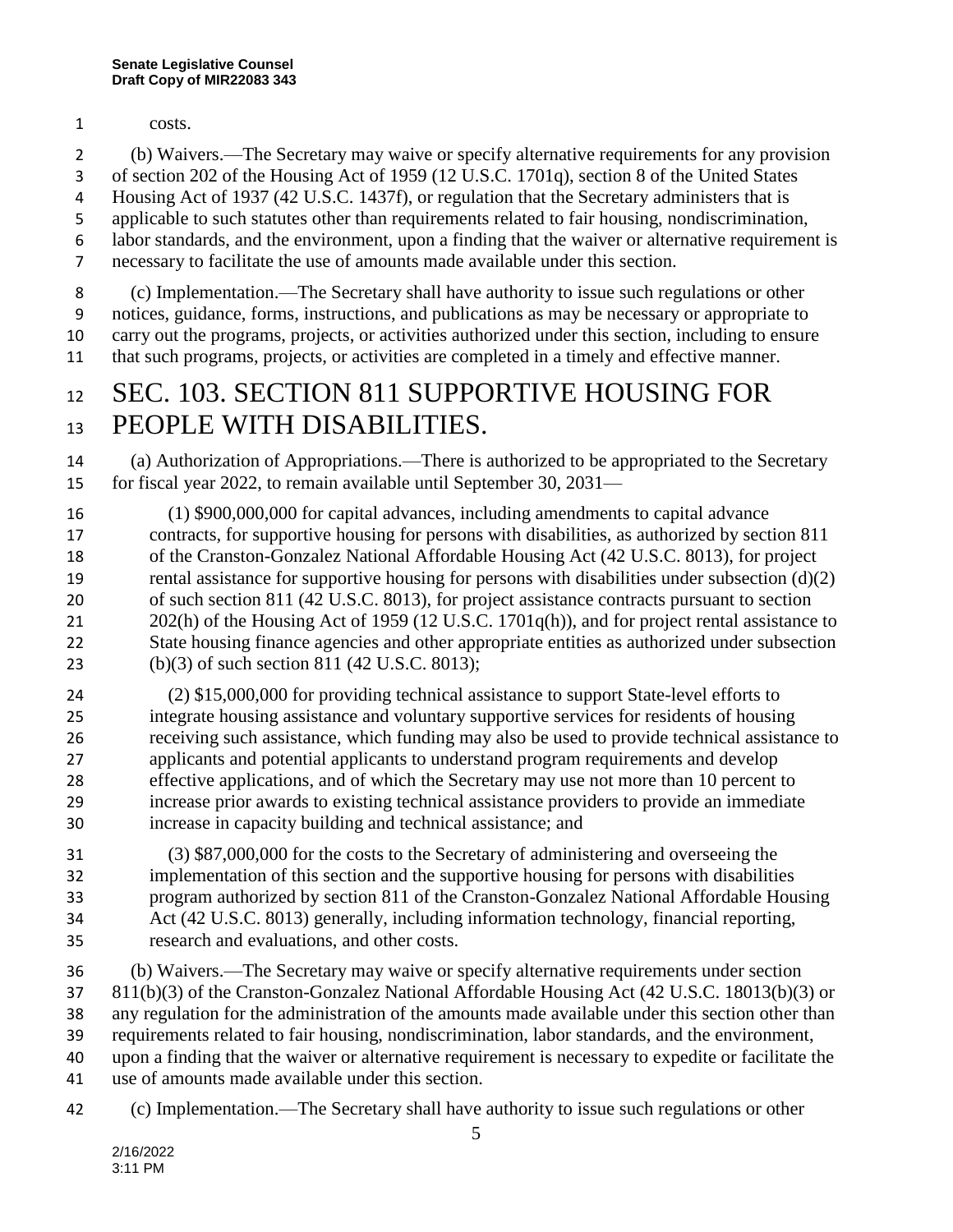- notices, guidance, forms, instructions, and publications as may be necessary or appropriate to
- carry out the programs, projects, or activities authorized under this section, including to ensure
- that such programs, projects, or activities are completed in a timely and effective manner.

#### SEC. 104. HOME INVESTMENT PARTNERSHIPS PROGRAM.

 (a) Authorization of Appropriations.—There is authorized to be appropriated to the Secretary for fiscal year 2022, to remain available until September 30, 2031—

 (1) \$40,000,000,000, for activities and assistance for the HOME Investment Partnerships Program (in this section referred to as the "HOME program"), as authorized under title II of the Cranston-Gonzalez National Affordable Housing Act (42 U.S.C. 12721 et seq.);

 (2) \$100,000,000 to make new awards or increase prior awards to existing technical assistance providers, except that increases to prior awards do not exceed 10 percent of the amount made available under this subparagraph, to provide an increase in capacity building and technical assistance available to any grantees implementing activities or projects consistent with this section, except that the Secretary may use not more than 10 percent of the amount made available under this paragraph to increase prior awards to existing technical assistance providers to provide an immediate increase in capacity building and technical assistance; and

- (3) \$360,000,000 for the costs to the Secretary of administering and overseeing the implementation of this section and the HOME program and Housing Trust Fund established under section 1338(a) of the Federal Housing Enterprises Financial Safety and Soundness Act of 1992 (12 U.S.C. 4568(a)) generally, including information technology, financial reporting, research and evaluations, and other costs.
- (b) Terms and Conditions.—

 (1) FUNDING RESTRICTIONS.—The commitment requirements in section 218(g) of the Cranston-Gonzalez National Affordable Housing Act (42 U.S.C. 12748(g)), the matching requirements in section 220 of such Act (42 U.S.C. 12750), and the set-aside for housing developed, sponsored, or owned by community housing development organizations required in section 231 of such Act (42 U.S.C. 12771) shall not apply for amounts made available under this section.

 (2) REALLOCATION.—For funds provided under paragraphs (1) and (2) of subsection (a), the Secretary may recapture certain amounts remaining available to a grantee under this section or amounts declined by a grantee, and reallocate such amounts to other grantees under that paragraph to ensure fund expenditure, geographic diversity, and availability of funding to communities within the State from which the funds have been recaptured.

 (3) ADMINISTRATION.—Notwithstanding subsections (c) and (d)(1) of section 212 of the Cranston-Gonzalez National Affordable Housing Act (42 U.S.C. 12742), eligible grantees may use not more than 15 percent of their allocations under this section for administrative and planning costs.

 (c) Waivers.—The Secretary may waive or specify alternative requirements for any provision of the Cranston-Gonzalez National Affordable Housing Act (42 U.S.C. 12701 et seq.) or any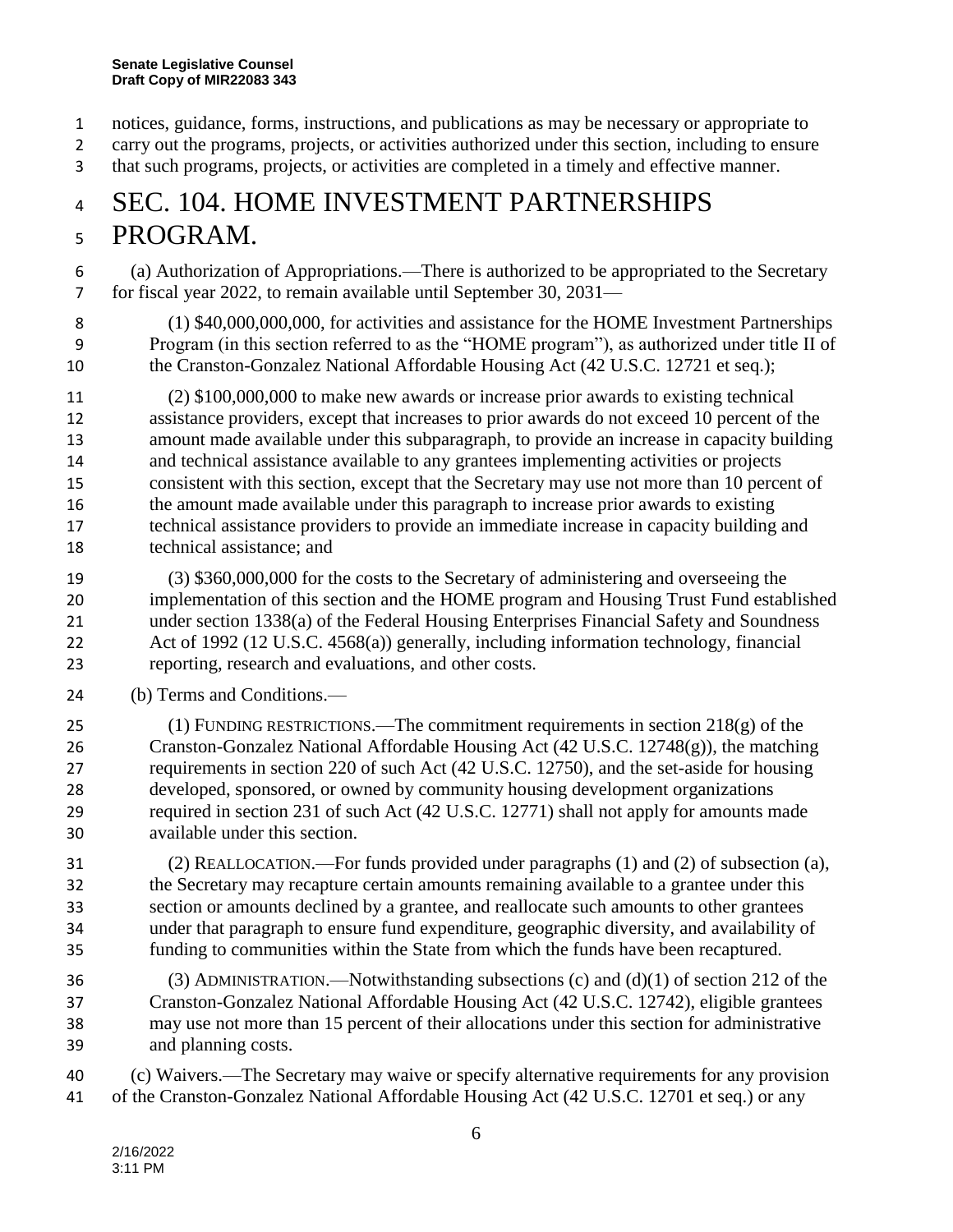- regulation for the administration of the amounts made available under this section other than
- requirements related to fair housing, nondiscrimination, labor standards, and the environment,
- upon a finding that the waiver or alternative requirement is necessary to expedite or facilitate the
- use of amounts made available under this section.
- (d) Implementation.—The Secretary shall have authority to issue such regulations or other notices, guidance, forms, instructions, and publications as may be necessary or appropriate to carry out the programs, projects, or activities authorized under this section, including to ensure that such programs, projects, or activities are completed in a timely and effective manner.

## 9 SEC. 105. TECHNICAL ASSISTANCE FOR NAVIGATING FEDERAL AND STATE HOUSING FUNDING SOURCES.

 (a) Establishment.—The Secretary shall establish a grant program to provide technical assistance to States relating to the understanding the relationship between Federal and State housing funding sources and how to best use those sources to finance housing projects in the State, such as permanent supportive housing, including resources, tools, and products that—

- (1) explore how other States are approaching cost containment for projects involving multiple funding resources;
- (2) assist States to navigate Federal housing program requirements and regulations;
- (3) provide assistance on coordinating a single application for multiple funding sources;
- (4) provide assistance on consolidating funding sources and implementing reporting requirements at the State level; and
- (5) support staff capacity within State housing finance agencies to maintain the collaborations and systems necessary to better align types of funding with need and expand access to housing stability.
- (b) Authorization of Appropriations.—There is authorized to be appropriated to the Secretary such sums as may be necessary to carry out this section.

# SEC. 106. RACIAL EQUITY AND FAIR HOUSING.

 (a) Establishment of Commission.—There is established a commission, to be known as the Commission on Racial Equity in Housing, which shall ensure that assistance provided under this Act and the amendments made by this Act is affirmatively furthering fair housing in compliance 30 with the regulations of the Secretary implementing the requirement under section  $808(e)(5)$  of the Fair Housing Act (42 U.S.C. 3608(e)(5).

- (b) Membership.—
- (1) The Commission shall be composed of 14 members, appointed not later than January 1, 2000, as follows:

 (A) Two co-chairpersons, who shall be appointed by a committee consisting of the chairman of the Subcommittee on Housing and Community Opportunities of the House of Representatives and the chairman of the Subcommittee on Housing and Transportation of the Senate, and the chairmen of the Subcommittees on the Departments of Veterans Affairs and Housing and Urban Development, and Independent Agencies of the Committees on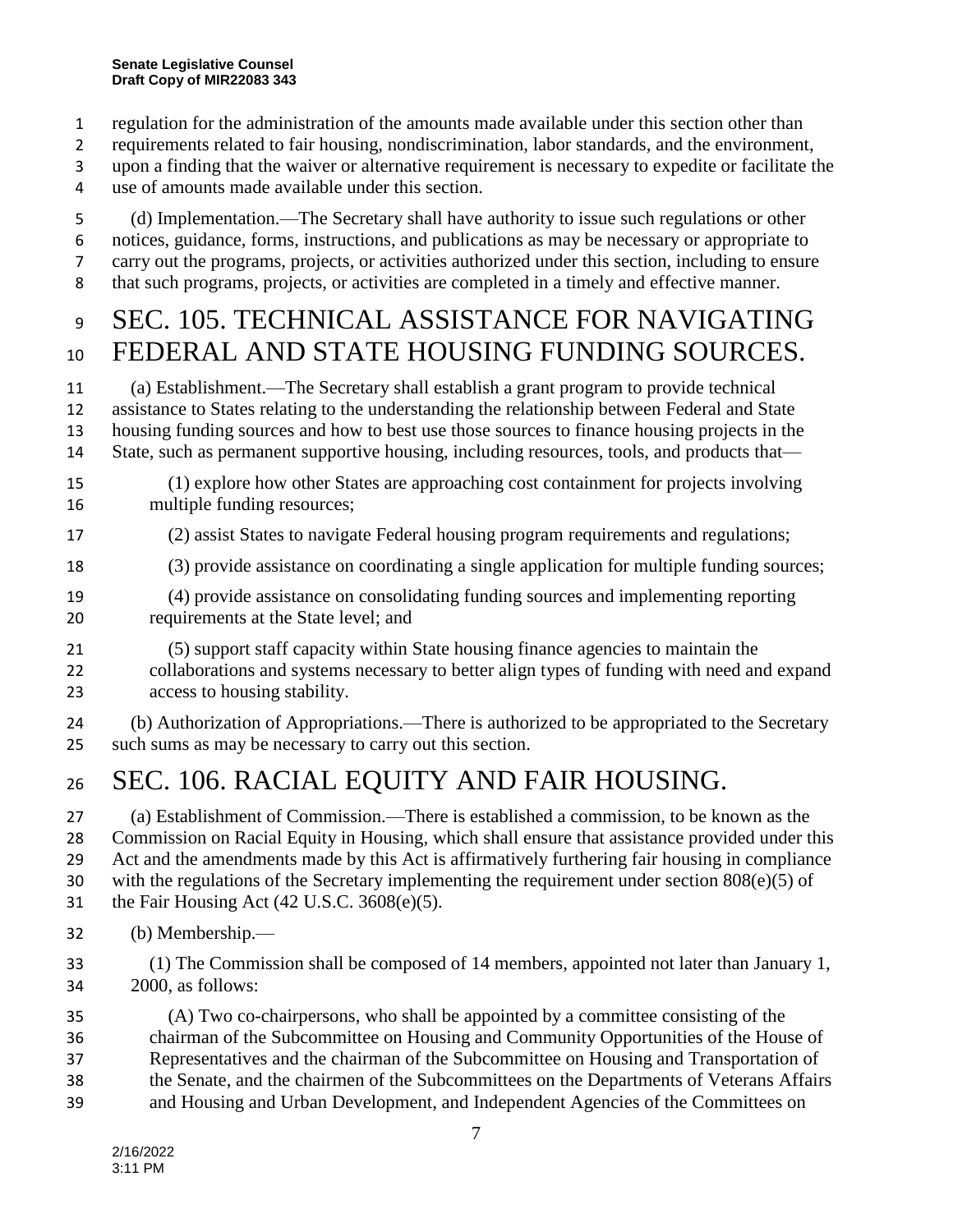Appropriations of the House of Representatives and the Senate; and

 (B) Six members appointed by the Chairman and Ranking Minority Member of the Committee on Financial Services of the House of Representatives and the Chairman and Ranking Minority Member of the Committee on Appropriations of the House of Representatives.

 (C) Six members appointed by the Chairman and Ranking Minority Member of the Committee on Banking, Housing, and Urban Affairs of the Senate and the Chairman and Ranking Minority Member of the Committee on Appropriations of the Senate.

 (2) Qualifications- Appointees should have proven expertise in directing, assembling, or applying capital resources from a variety of sources to the successful development of affordable housing, assisted living facilities, or health care facilities.

- (3) Vacancies- Any vacancy on the Commission shall not affect its powers and shall be filled in the manner in which the original appointment was made.
- 14 (4) Chairpersons- The members appointed pursuant to paragraph  $(1)(A)$  shall serve as co-chairpersons of the Commission.
- (5) Prohibition of pay- Members of the Commission shall serve without pay.
- (6) Travel expenses- Each member of the Commission shall receive travel expenses, including per diem in lieu of subsistence, in accordance with sections 5702 and 5703 of title 5, United States Code.
- (7) Quorum- A majority of the members of the Commission shall constitute a quorum but a lesser number may hold hearings.
- (8) Meetings- The Commission shall meet at the call of the Chairpersons.
- (d) Director and Staff-
- (1) Director- The Commission shall have a Director who shall be appointed by the Chairpersons. The Director shall be paid at a rate not to exceed the rate of basic pay payable for level V of the Executive Schedule.

 (2) Staff- The Commission may appoint personnel as appropriate. The staff of the Commission shall be appointed subject to the provisions of title 5, United States Code, governing appointments in the competitive service, and shall be paid in accordance with the provisions of chapter 51 and subchapter III of chapter 53 of that title relating to classification and General Schedule pay rates.

- (3) Experts and consultants- The Commission may procure temporary and intermittent services under section 3109(b) of title 5, United States Code, but at rates for individuals not to exceed the daily equivalent of the maximum annual rate of basic pay payable for the General Schedule.
- (4) Staff of Federal Agencies- Upon request of the Commission, the head of any Federal department or agency may detail, on a reimbursable basis, any of the personnel of that department or agency to the Commission to assist it in carrying out its duties under this Act.
- (c) Duties.—
- (A) Conduct research into, collect, analyze and make publicly available data on, and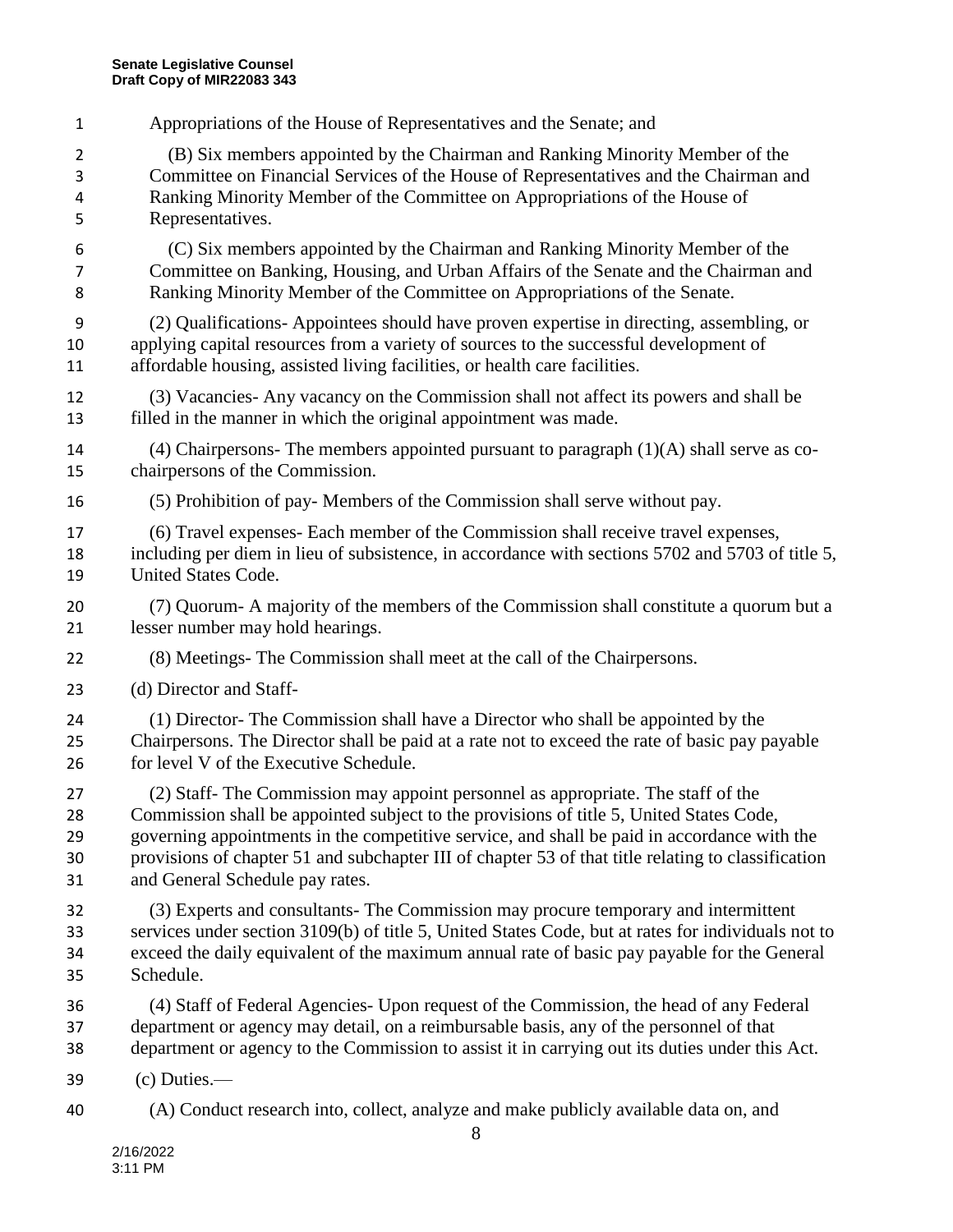- provide leadership and coordination for furthering racial equity in housing, examining the
- impacts of structural racism on housing and homelessness, and the effectiveness of intervention strategies to address these impacts.
- (B) Award noncompetitive grants and cooperative agreements to eligible public and nonprofit private entities, including State, local, territorial, and Tribal health agencies and organizations, for the research and collection, analysis, and reporting of data on the topics described in subparagraph (A).
- (d) Reports.—Submit an annual report to Congress on research findings with
- recommendations to improve racial equity in housing and to disrupt processes that preserve and reinforce racism and racial disparities in housing and homelessness services.
- (e) Authorization Of Appropriations.—There is authorized to be appropriated such sums as may be necessary to carry out this section.

#### TITLE II—ADDRESSING HOMELESSNESS

SEC. 201. EXPANSION OF HOUSING CHOICE VOUCHER

#### PROGRAM.

- (a) Funding.—There is appropriated out of any money in the Treasury not otherwise
- appropriated, for providing incremental voucher assistance in accordance with this section for each of fiscal years 2022 through 2025, the amount necessary to fund—
- (1) the number of incremental vouchers required to be allocated under subsection (c);
- (2) annual renewals of the vouchers allocated under subsection (c); and
- (3) administrative fees for vouchers allocated under subsection (c).
- (b) Eligible Households.—Amounts made available under subsection (a) may be used only for providing rental housing assistance under section 8(o) of the United States Housing Act of 1937 (42 U.S.C. 1437f(o)) for an eligible family who initially—
- (1) has an income that does not exceed 50 percent of the maximum income limitation for extremely low-income families established by the Secretary pursuant to section 3(b)(2)(C) of the United States Housing Act of 1937 (42 U.S.C. 1437a(b)(2)(C)); or
- (2) is an extremely low-income family that includes an individual who is an individual who is a recipient of supplemental security income benefits under title XVI of the Social Security Act (42 U.S.C. 1381 et seq.).
- (c) Allocation.—
- (1) INCREMENTAL VOUCHERS.—The Secretary shall allocate 500,000 incremental vouchers in fiscal year 2022 and 1,000,000 incremental vouchers in increments of 500,000 in each calendar year from 2023 through 2025 under this section to public housing agencies pursuant to section 213(d) of the Housing and Community Development Act of 1974 (42 U.S.C. 1439(d)).
- (2) SELECTION CRITERIA.—The Secretary shall, by notice in the Federal Register, establish selection criteria under section 213(d) of the Housing and Community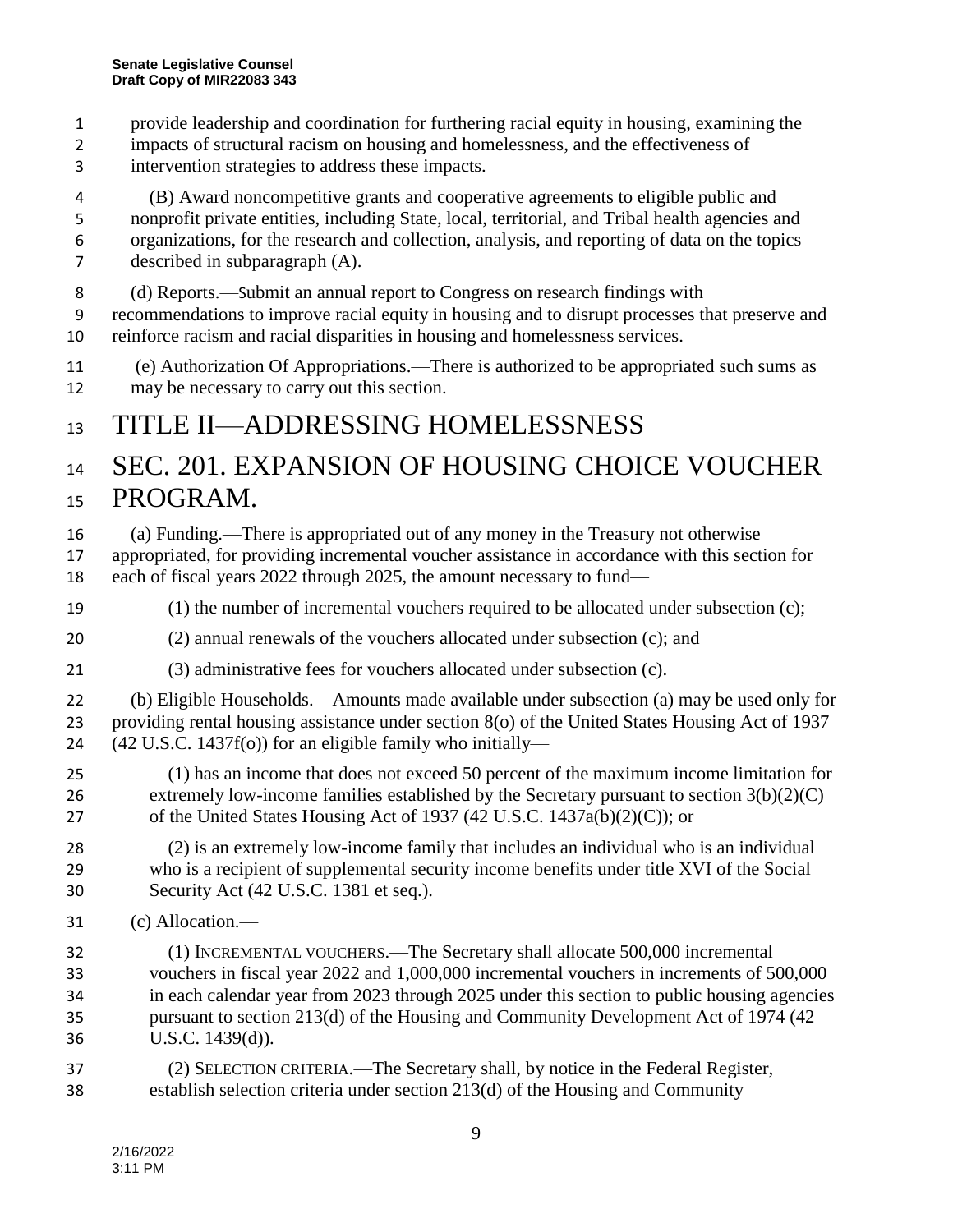- Development Act of 1974 (42 U.S.C. 1439(d)) that prioritizes housing needs among
- families targeted under subsection (b) and severe housing hardship, such as experiencing homelessness, overcrowding or evictions.
- (3) RENTAL ASSISTANCE.—Vouchers allocated under this subsection shall be vouchers for rental assistance under section 8(o) of the United States Housing Act of 1937 (42 U.S.C. 6  $1437f(o)$ ).

#### SEC. 202. PROJECT-BASED RENTAL ASSISTANCE.

 (a) Authorization of Appropriations.—In addition to amounts otherwise available, there is authorized to be appropriated to the Secretary for fiscal year 2022, to remain available until September 30, 2031—

- (1) \$14,500,000,000 for the project-based rental assistance program, as authorized under section 8(b) of the United States Housing Act of 1937 (42 U.S.C. 1437f(b), subject to the terms and conditions of subsection (b) of this section;
- (2) \$40,000,000 for providing technical assistance to recipients of or applicants for project-based rental assistance or to States allocating the project-based rental assistance; and
- (3) \$200,000,000 for the costs to the Secretary of administering and overseeing the implementation of this section and the section 8 project-based rental assistance program generally, including information technology, financial reporting, research and evaluations, and other costs.
- (b) Terms and Conditions.—
- (1) AUTHORITY.—Notwithstanding section 8(a) the United States Housing Act of 1937 (42 U.S.C. 1437f(a)), the Secretary may use amounts made available under this section—
- (A) to provide assistance payments with respect to newly constructed housing, existing housing, or substantially rehabilitated non-housing structures for use as new multifamily housing in accordance with this section and the provisions of section 8 of 26 the United States Housing Act of 1937 (42 U.S.C. 1437f); and
- (B) for performance-based contract administrators for project-based assistance under section 8 of the United States Housing Act of 1937 (42 U.S.C. 1437f), for carrying out this section and section 8 of the United States Housing Act of 1937 (42 U.S.C. 1437f).
- (2) PROJECT-BASED RENTAL ASSISTANCE.—
- (A) IN GENERAL.—The Secretary may make assistance payments using amounts made available under this section pursuant to contracts with owners or prospective owners who agree to construct housing, to substantially rehabilitate existing housing, to substantially rehabilitate non-housing structures for use as new multifamily housing, or to attach the assistance to newly constructed housing in which some or all of the units shall be available for occupancy by very low-income families in accordance with the provisions of section 8 of the United States Housing Act of 1937 (42 U.S.C. 1437f).
- (B) PRIORITY.—In awarding contracts pursuant to this section, the Secretary shall give priority to owners or prospective owners of multifamily housing projects located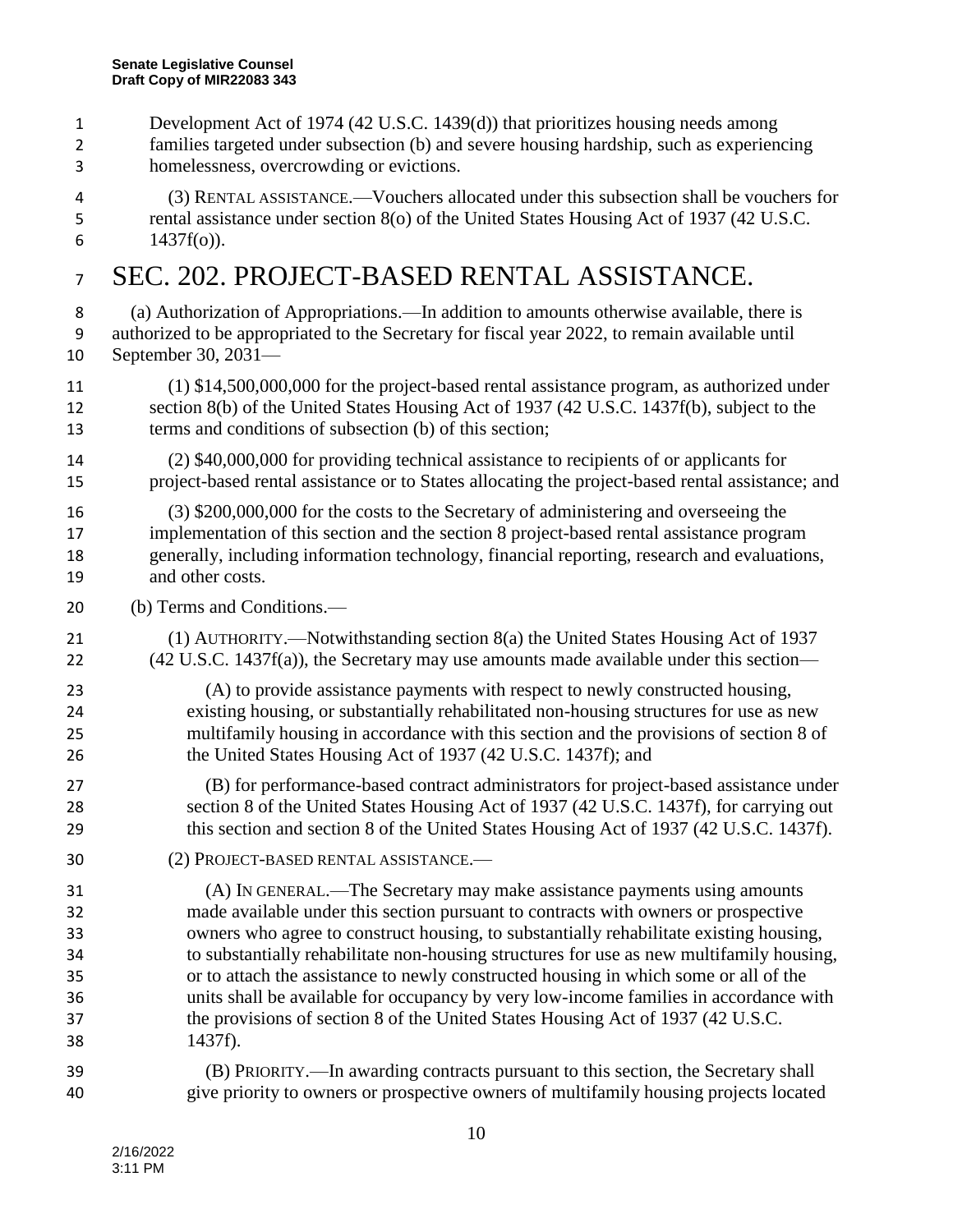| $\mathbf{1}$   | or to be located in areas of high opportunity, as defined by the Secretary, in areas               |
|----------------|----------------------------------------------------------------------------------------------------|
| $\overline{2}$ | experiencing economic growth or rising housing prices to prevent displacement or                   |
| 3              | secure affordable housing for low-income households, or that serve people at risk of               |
| 4              | homelessness or that integrate additional units that are accessible for persons with               |
| 5              | mobility impairments and persons with hearing or visual impairments beyond those                   |
| 6              | required by applicable Federal accessibility standards.                                            |
| 7              | (3) ALLOCATION.—The Secretary may use various mechanisms, alone or in combination,                 |
| 8              | to award grants with amounts made available under this section, including—                         |
| 9              | (A) using a competitive process, which the Secretary may carry out in multiple                     |
| 10             | rounds of competition, each of which may have its own selection, performance, and                  |
| 11             | reporting criteria as established by the Secretary;                                                |
| 12             | (B) selecting proposals submitted through Federal Housing Administration loan                      |
| 13             | applications that meet specified criteria;                                                         |
| 14             | (C) delegating to States and territories the awarding of contracts, including related              |
| 15             | determinations such as the maximum monthly rent, subject to the requirements of                    |
| 16             | section 8 of the United States Housing Act of 1937 (42 U.S.C. 1437f), as determined                |
| 17             | by the Secretary; and                                                                              |
| 18             | (D) using any other means that the Secretary determines to be reasonable to                        |
| 19             | accomplish the purposes of this section.                                                           |
| 20             | (4) CONTRACT TERM, RENT SETTING, AND RENT ADJUSTMENTS.—The Secretary may set                       |
| 21             | the terms of the contract, including the duration and provisions regarding rent setting and        |
| 22             | rent adjustments.                                                                                  |
| 23             | (c) Waivers.—The Secretary may waive or specify alternative requirements for any provision         |
| 24             | of section 8 of the United States Housing Act of 1937 (42 U.S.C. 1437f) or regulation that the     |
| 25             | Secretary administers that is applicable to such statute other than requirements related to tenant |
| 26             | rights and protections, rent setting, fair housing, nondiscrimination, labor standards, and the    |
| 27             | environment, upon a finding that the waiver or alternative requirement is necessary to expedite    |
| 28             | or facilitate the use of amounts made available under this section.                                |
| 29             | (d) Implementation.—The Secretary shall have the authority to issue such regulations or other      |
| 30             | notices, guidance, forms, instructions, and publications as may be necessary or appropriate to     |
| 31             | carry out the programs, projects, or activities authorized under this section, including to ensure |
| 32             | that such programs, projects, or activities are completed in a timely and effective manner.        |
| 33             | SEC. 203. EMERGENCY SOLUTIONS GRANT PROGRAM.                                                       |
| 34             | There is authorized to be appropriated to the Secretary for fiscal year 2022 \$5,000,000,000, to   |
| 35             | remain available until September 30, 2031, to make grants under the emergency solutions grant      |
| 36             | program authorized under subtitle B of title IV of the McKinney-Vento Homeless Assistance Act      |

(42 U.S.C. 11371 et seq.).

### 38 SEC. 204. CONTINUUM OF CARE GRANT PROGRAM.

39 There is authorized to be appropriated to the Secretary for fiscal year 2022 \$15,000,000,000, to remain available until the end of fiscal year 2031, to make grants under the continuum of care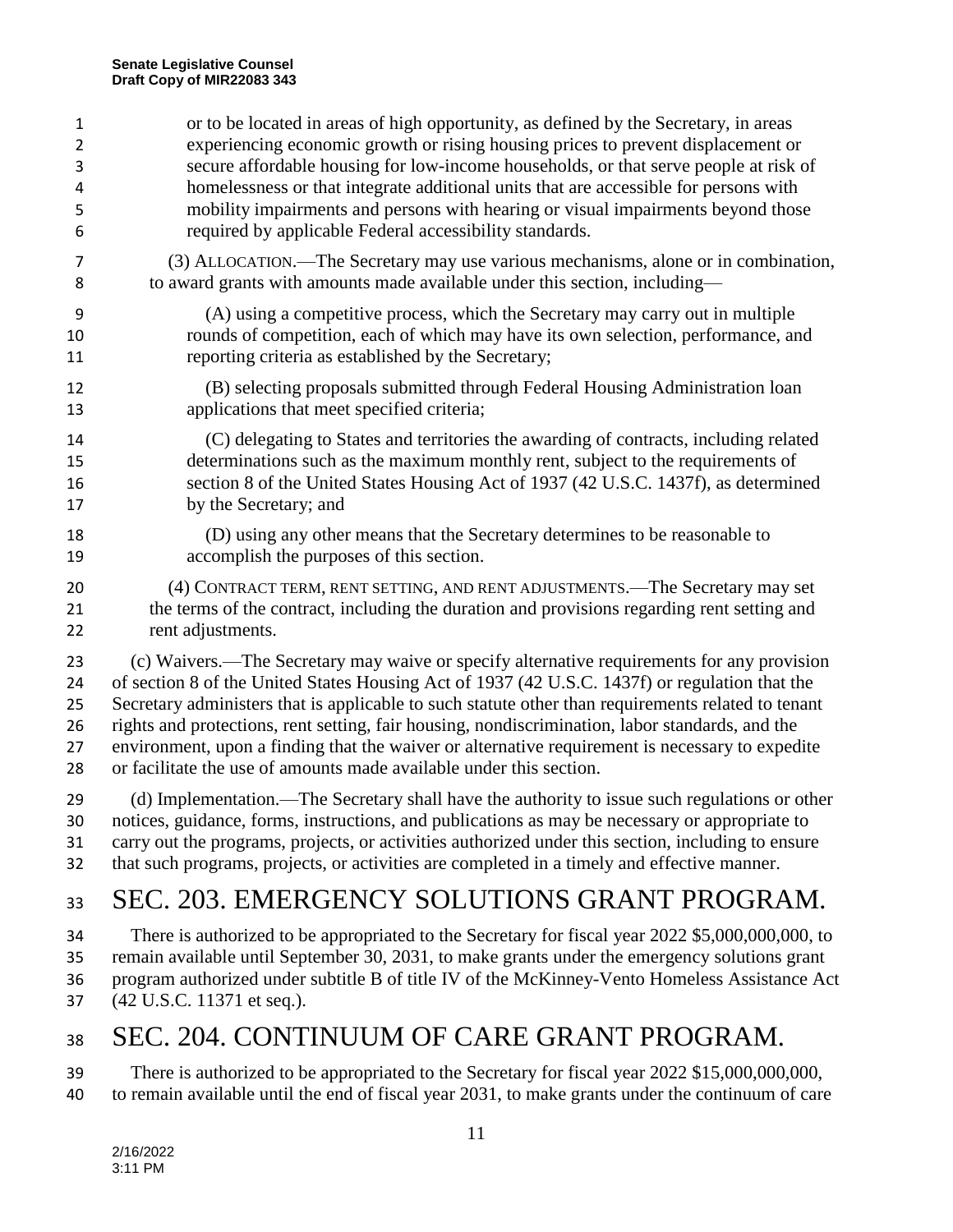- program authorized under subtitle C of the McKinney-Vento Homeless Assistance Act (42
- 2 U.S.C. 11381 et seq.).

#### SEC. 205. PROGRAM ADMINISTRATION, TRAINING, 4 TECHNICAL ASSISTANCE, AND CAPACITY BUILDING.

 (a) Authorization of Appropriations.—In addition to amounts otherwise available, there is authorized to be appropriated for fiscal year 2022, to remain available until September 30, 2031—

(1) \$1,000,000,000 to the Secretary for—

- (A) the costs to the Secretary of administering and overseeing the implementation of this title and the programs of the Department of Housing and Urban Development generally, including information technology, inspections of housing units, research and evaluation, financial reporting, and other costs; and
- (B) new awards or increasing prior awards to provide training, technical assistance, and capacity building related to the programs of the Department of Housing and Urban Development, including direct program support to program recipients throughout the country, including insular areas, that require such assistance with daily operations;
- (2) \$5,000,000 to the United States Interagency Council on Homelessness for necessary expenses in carrying out the functions of the Council pursuant to title II of the McKinney-Vento Homeless Assistance Act (42 U.S.C. 11311 et seq.); and
- (3) \$10,000,000 to the Secretary for necessary salaries and expenses of the Office of the Inspector General of the Department of Housing and Urban Development in carrying out 22 the Inspector General Act of 1978 (5 U.S.C. App.).

 (b) Implementation.—The Secretary shall have authority to issue such regulations or other notices, guidance, forms, instructions, and publications as may be necessary or appropriate to carry out the programs, projects, or activities authorized under this section, including to ensure

#### that such programs, projects, or activities are completed in a timely and effective manner.

### 27 SEC. 206, GAO REPORT ON EVICTION DATA.

- Not later than 180 days after the date of enactment of this Act, the Comptroller General of the United States shall submit to Congress a report that examines—
- (1) with respect to eviction moratoriums during the COVID–19 pandemic—
- (A) how eviction moratoriums have contributed to housing stability;
- (B) an analysis of formal and informal evictions during the periods in which the moratoriums were in effect; and
- (C) an economic analysis of how the eviction moratoriums saved public funds, such as by reducing shelter costs;
- (2) whether women, Black, Hispanic, and other minority renters disproportionately faced eviction during the COVID–19 pandemic, and an accounting of the disproportionate risk of eviction faced by children, the elderly, and individuals living with disabilities during the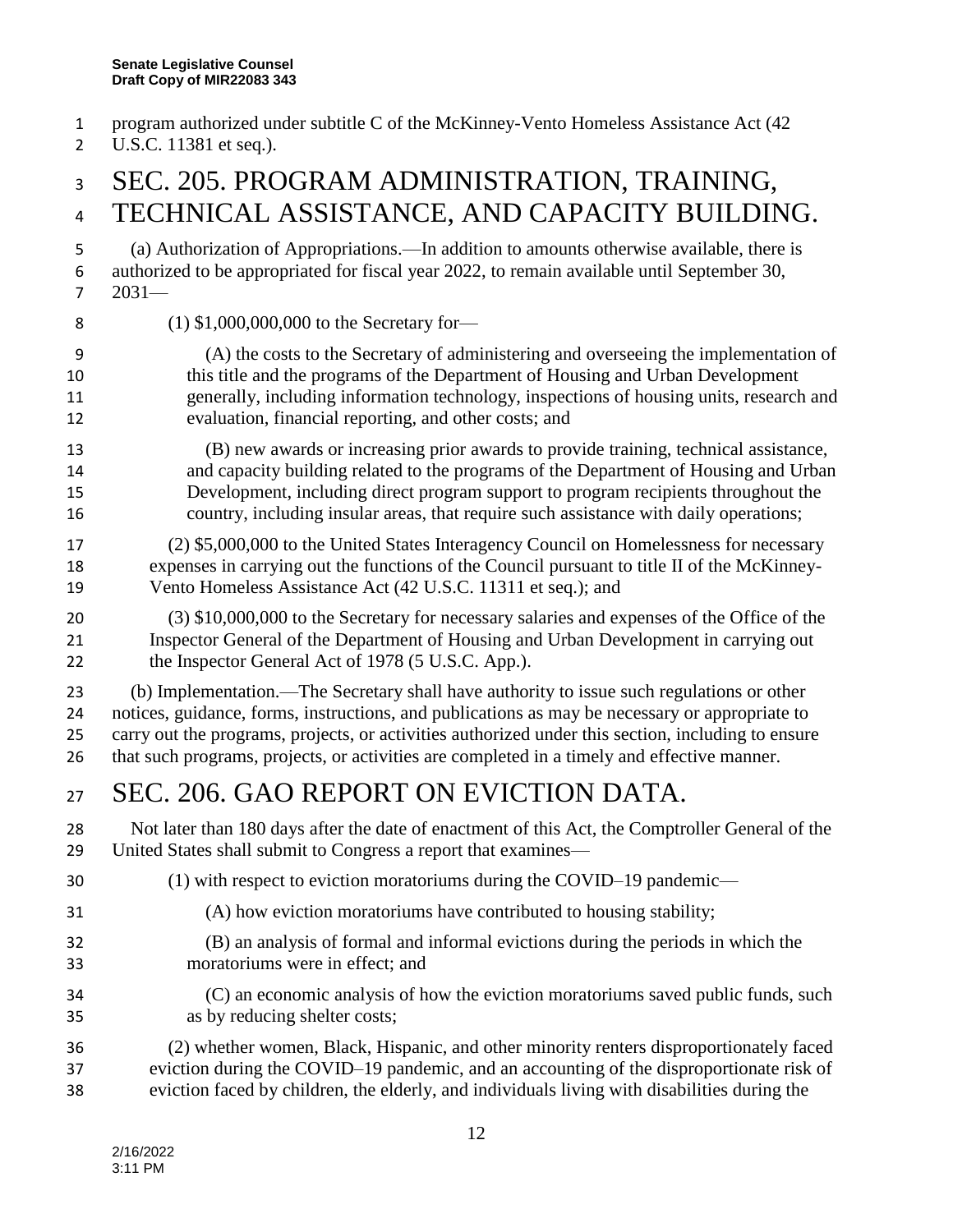- COVID–19 pandemic; (3) the barriers that exist to collecting the data related to paragraphs (1) and (2); (4) the barriers that exist to collecting, digitizing, and standardizing data from the beginning to the end of the eviction process, such as pre-eviction information, the renter's race or ethnicity, age and gender, as well as the composition of the household and landlord
	- data; and (5) a study of the relationship between emergency rental assistance distribution and eviction patterns, as well as how emergency rental assistance affected evictions, during the
	- periods in which the eviction moratoriums were in effect during the COVID–19 pandemic.

#### TITLE III—INVESTING IN INNOVATIVE COMMUNITY-11 DRIVEN SOLUTIONS

#### SEC. 301. SAFE PARKING PROGRAM GRANTS.

- (a) Definitions.—In this section:
- (1) ELIGIBLE ENTITY.—The term "eligible entity" means—
- (A) a unit of general purpose local government;
- (B) an Indian tribe or a tribally designated housing entity (as those terms are defined in section 4 of the Native American Housing Assistance and Self-Determination Act of 18 1996 (25 U.S.C. 4103));
- (C) a nonprofit organization that provides services to homeless persons; or
- (D) a collaborative applicant or other organization or entity funded under the Continuum of Care program under subtitle C of title IV of the McKinney-Vento Homeless Assistance Act (42 U.S.C. 11381 et seq.).
- (2) ESSENTIAL SERVICE.—The term "essential service" means an essential service described in section 576.102 of title 24, Code of Federal Regulations, or any successor regulation.
- (3) HOMELESS PERSON.—The term "homeless person" has the meaning given the term in section 103 of the McKinney-Vento Homeless Assistance Act (42 U.S.C. 11302).
- (4) SAFE PARKING PROGRAM.—The term "safe parking program" means a program that—
- (A) provides a homeless person living in a vehicle, including a motor home, with a safe place to park the vehicle overnight to facilitate a transition to more stable housing; and
- (B) provides rehousing services and essential services.
- (b) Establishment of Program.—Not later than 180 days after the date of enactment of this Act, the Secretary shall establish a grant program to provide amounts to eligible entities for costs associated with—
- (1) the establishment and operation of a new safe parking program; or
- (2) the operation of a safe parking program in existence as of the date on which amounts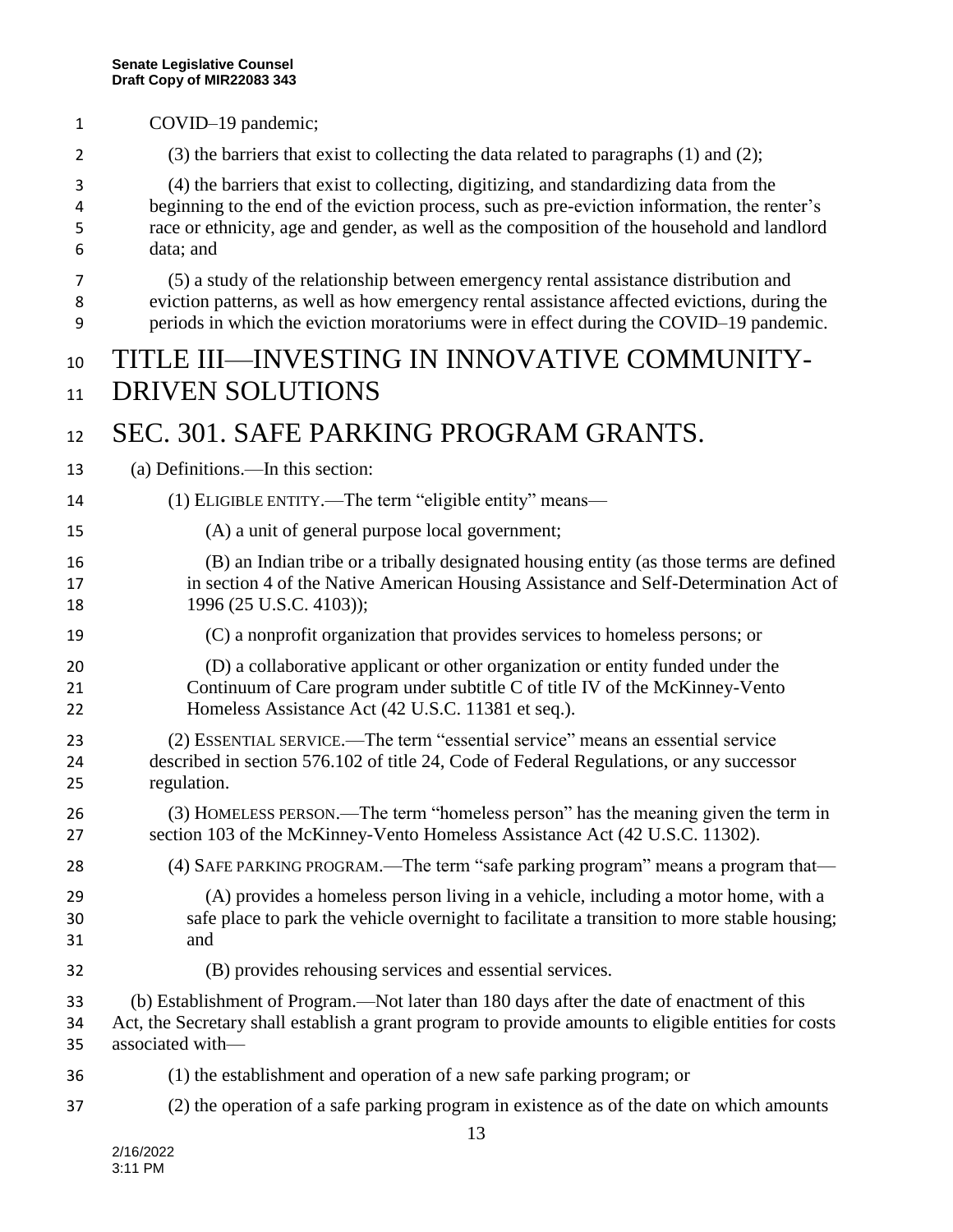are provided. (c) Grant Term.—The term of a grant awarded under subsection (b) shall be 5 years. (d) Amount.— (1) IN GENERAL.—During the 5-year term of a grant awarded under subsection (b), the Secretary shall distribute 20 percent of the grant amounts each year. (2) CAP.—An eligible entity may not receive more than \$5,000,000 in grant amounts under subsection (b). (e) Applications.— (1) IN GENERAL.—To be eligible to receive a grant under subsection (b), an eligible entity shall submit an application to the Secretary at the time, in the manner, and containing the information that the Secretary requires, including a description of how the eligible entity will use any amounts received. (2) PRIORITY.—The Secretary shall give priority to applications from eligible entities that serve homeless persons in underserved areas (as defined in section 81.2 of title 24, Code of Federal Regulations, or any successor regulation). (f) Use of Funds.—Except as provided in subsection (h), any eligible entity that is awarded a grant under subsection (b) shall use the grant amounts for costs associated with— (1) establishing and operating a safe parking program; (2) providing rehousing assistance to families using the safe parking program, such as case management services; (3) employing staff who maintain the safety and health of participants in the safe parking program and monitor program compliance with subtitle C of title IV of the McKinney- Vento Homeless Assistance Act (42 U.S.C. 11381 et seq.), if applicable; (4) establishing and maintaining the operation of hygiene facilities and restrooms for homeless persons; (5) maintaining the vehicles of homeless persons using a safe parking program and providing gas for those persons to use their vehicles for activities that will help them obtain or maintain housing, including— (A) driving to work, school, or medical appointments; and (B) searching for a home; or (6) entering data and information into a homeless management information system (as 32 that term is used in section 402(f)(3) of the McKinney-Vento Homeless Assistance Act (42 U.S.C. 11360a(f)(3))). (g) Multiple Locations.—An eligible entity may use amounts provided under subsection (b) to establish or continue operating a safe parking program at multiple locations. (h) Alternative Use of Funds.—If an eligible entity determines that a safe parking program is no longer necessary, the eligible entity may, after approval from the Secretary, use amounts provided under subsection (b) for activities that are eligible for the use of Emergency Solutions Grants Program amounts under section 415 of the McKinney-Vento Homeless Assistance Act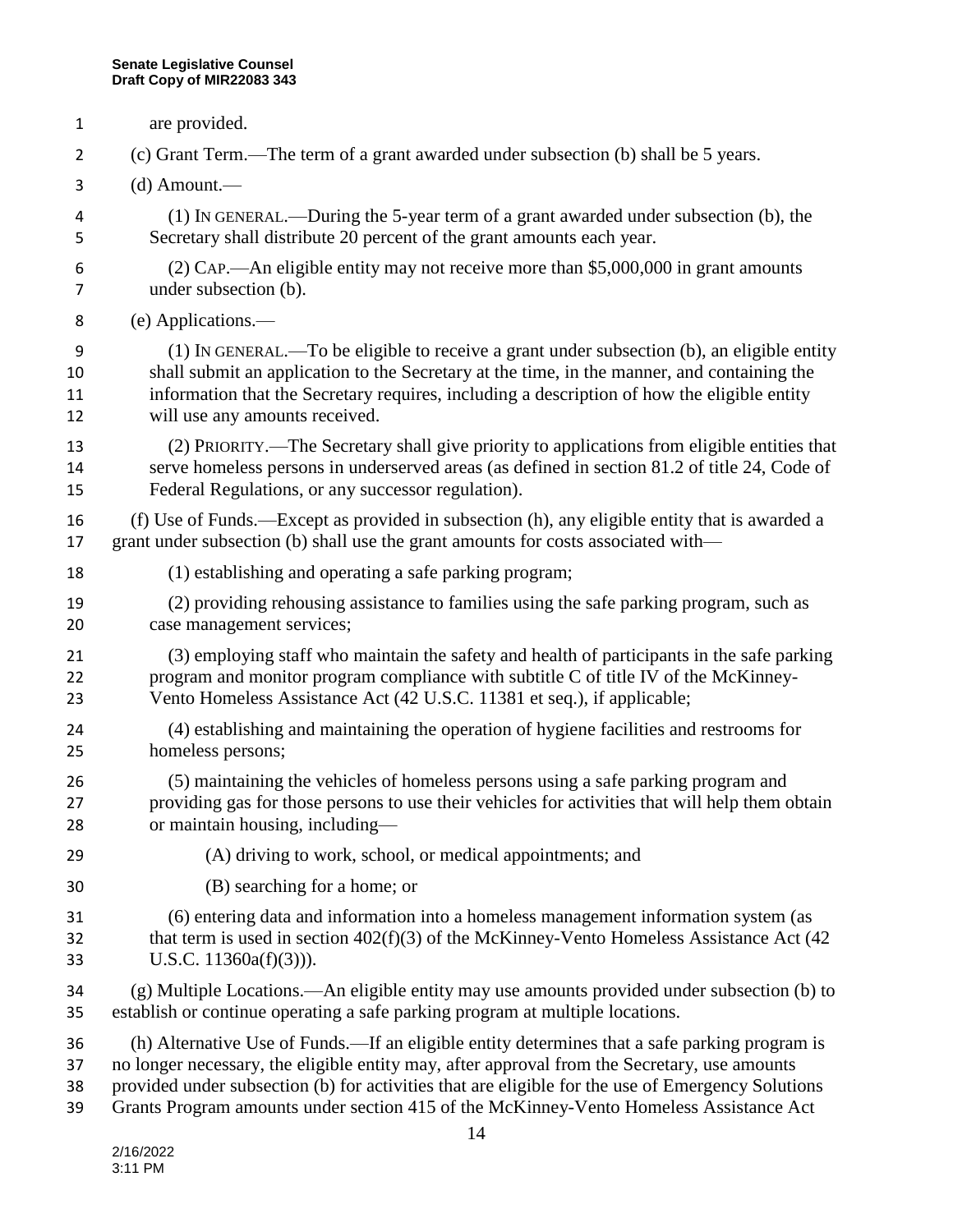(42 U.S.C. 11374).

 (i) Rehousing and Case Management Services.—A homeless person who makes use of a safe parking program established or operated using amounts awarded under subsection (b) shall not 4 be required to accept case management or rehousing services offered as part of the program.

(j) Reports to Congress.—

 (1) INITIAL REPORT.—Not later than 180 days after the last day of the second fiscal year beginning after the date of enactment of this Act, the Secretary shall submit to Congress an initial report on the impact of grants awarded under subsection (b), including, to the extent determinable, any data about—

- (A) the number of homeless persons living in vehicles in the geographic region over which the eligible entity has jurisdiction, or in which the eligible entity operates, 12 during each of the 7 previous years;
- (B) the demographics and number of homeless persons who choose to participate in a safe parking program; and
- (C) the number of homeless persons who choose to participate in a safe parking program and exit into permanent housing.

 (2) FINAL REPORT.—Not later than 180 days after the last day of the fifth fiscal year beginning after the date of enactment of this Act, the Secretary shall submit to Congress a final report on the impact of grants awarded under subsection (b), including, to the extent determinable, any data described in subparagraphs (A), (B), and (C) of paragraph (1) of this subsection.

 (k) Termination of Grant Program.—The Secretary may not award a grant under subsection (b) after the last day of the fifth fiscal year beginning after the date of enactment of this Act.

 (l) Authorization of Appropriations.—There is authorized to be appropriated to carry out this section \$25,000,000 for each of the first 5 fiscal years beginning after the date of enactment of this Act.

SEC. 302. HOTEL CONVERSIONS.

 (a) Authorization of Appropriations.—There is authorized to be appropriated to the Secretary for fiscal year 2022, \$500,000,000, to remain available until September 30, 2031, for—

 (1) projects related to the acquisition, rehabilitation, renovation, or conversion of transitional housing, temporary shelters, and other spaces, such as hotels, motels, government-owned properties, and commercial business spaces such as shopping malls, to address urgent safety and public health needs for individuals experiencing homelessness and housing instability, provided that the funds are used for non-congregate shelter or creating more permanent supportive housing; and

- (2) supportive services for individuals housed in the spaces described in paragraph (1), including—
- (A) activities listed in section 401(29) of the McKinney-Vento Homeless Assistance Act (42 U.S.C. 11360(29));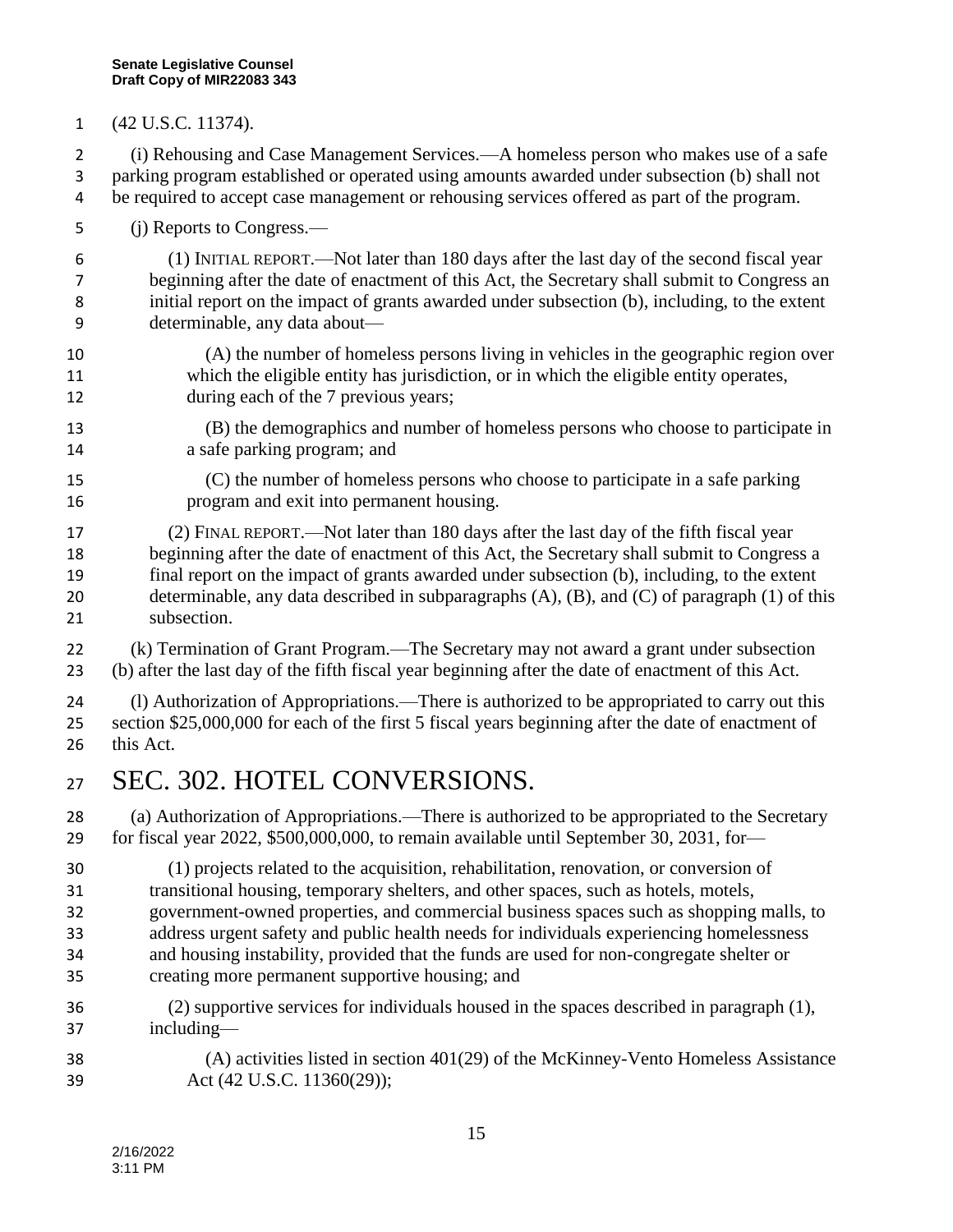- (B) housing counseling; and
- (C) homeless prevention services.

 (b) Implementation.—The Secretary shall have authority to issue such regulations or other notices, guidance, forms, instructions, and publications as may be necessary or appropriate to carry out the programs, projects, or activities authorized under this section, including to ensure that such programs, projects, or activities are completed in a timely and effective manner.

### SEC. 303. EVICTION PROTECTION GRANT PROGRAM.

 (a) Authorization of Appropriations.—There is authorized to be appropriated to the Secretary for fiscal year 2022, \$800,000,000, to remain available until September 30, 2031, for the eviction protection grant program established by the Secretary to support experienced legal service providers in providing legal assistance at no cost to low-income tenants at risk of or subject to eviction.

 (b) Implementation.—The Secretary shall have authority to issue such regulations or other notices, guidance, forms, instructions, and publications as may be necessary or appropriate to carry out the programs, projects, or activities authorized under this section, including to ensure that such programs, projects, or activities are completed in a timely and effective manner.

#### 17 SEC. 304. MOBILE CRISIS INTERVENTION TEAMS GRANTS.

 (a) Grant Authorization.—The Attorney General may make grants to States, units of local government, public and community defender systems, and nonprofit organizations to create or expand mobile crisis intervention teams to address homelessness and reduce recidivism.

- (b) Application.—
- (1) IN GENERAL.—An entity seeking a grant under this section shall submit to the Attorney General an application at such time, in such manner, and containing such information as the Attorney General may reasonably require, including an assurance described in paragraph (2).
- (2) ASSURANCE DESCRIBED.—An assurance described in this paragraph is an assurance that
- (A) the entity has in place a policy protecting employees, individuals, and communities served by the entity from discrimination under applicable civil rights laws; and
- (B) the policy described in subparagraph (A) includes protection from discrimination on the basis of gender-related identity, appearance, mannerisms, or other gender-related characteristics of an individual, regardless of the individual's designated sex at birth.
- (3) NONPROFIT EXPERTISE.—In addition to the assurance described i paragraph (2), a nonprofit organization seeking a grant under this section shall demonstrate in the application submitted under this subsection that the organization has a proven history of—
- 
- (A) successful engagement with populations experiencing homelessness and housing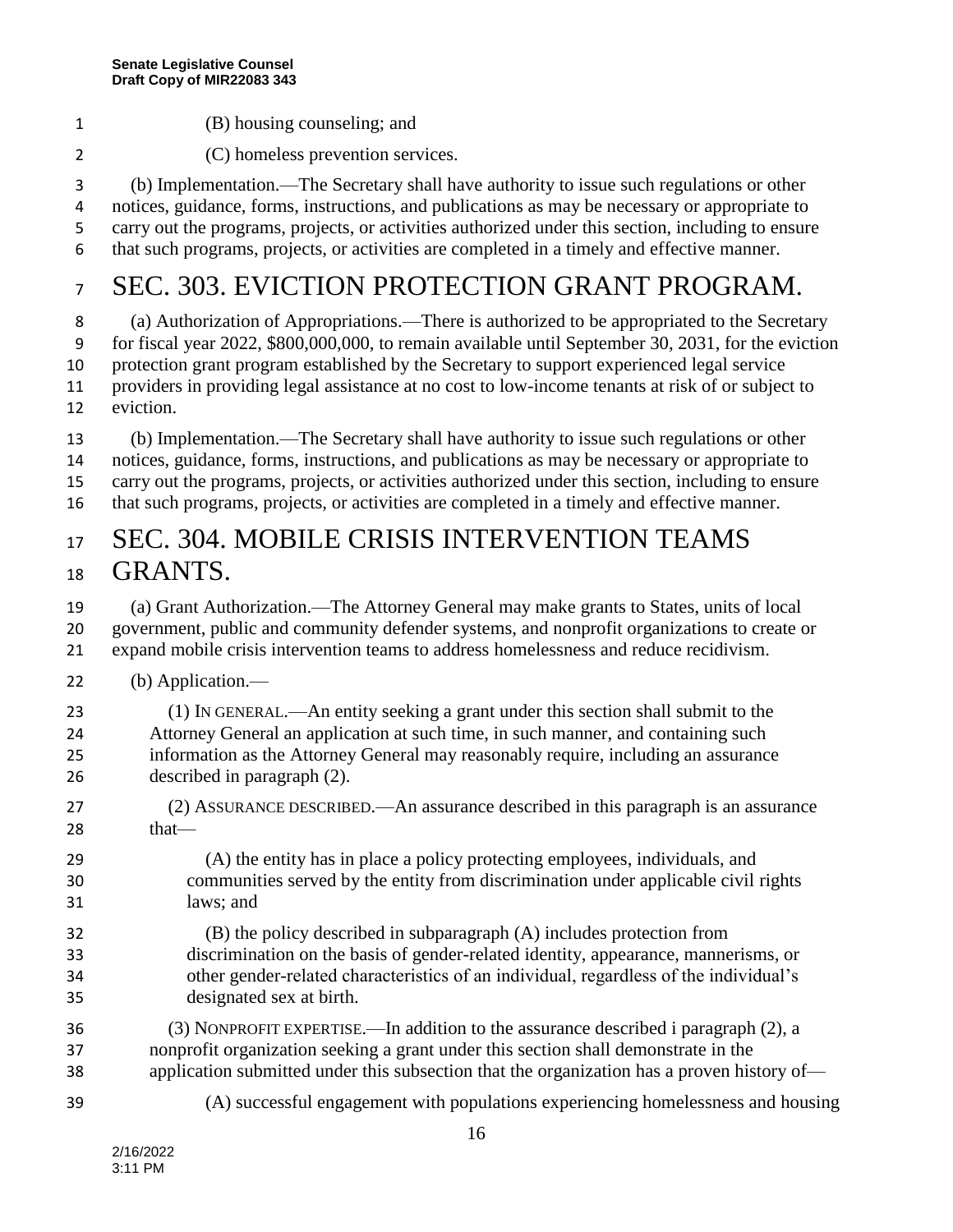(c) Use of Funds.—An entity that receives a grant under this section may use funds received under this section for creating, supporting, expanding, or studying mobile crisis intervention teams that are trained to provide stabilization services to individuals with an urgent medical or psychological need, as an alternative to a law enforcement response, which teams may include healthcare professionals, mental health professionals, addiction counselors, housing referral specialists, groups serving or representing justice system-involved or housing unstable individuals, and other related resource providers. (d) Authorization of Appropriations.—There is authorized to be appropriated to carry out this section \$50,000,000 for the first fiscal year beginning after the date of enactment of this Act and for each of the 9 succeeding fiscal years thereafter. 13 SEC. 305. LIBRARY CONSORTIUM PILOT GRANTS. (a) Definitions.— (1) DIRECTOR.—The term "Director" means the Director of the Institute of Museum and Library Services. (2) ELIGIBLE ENTITY.—The term "eligible entity" means— 18 (A) an eligible library; (B) a library agency that is an official agency of a State or other unit of government and is charged by the law governing it with the extension and development of public 21 library services within its jurisdiction; (C) an eligible library consortium; or (D) a library association that exists on a permanent basis, serves libraries or library professionals on a national, regional, State, or local level, and engages in activities designed to advance the well-being of libraries and the library profession. (3) ELIGIBLE LIBRARY.—The term "eligible library" means— (A) a public library; (B) an elementary or secondary school library; (C) a library that is operated by an institution of higher education; (D) a research library or archive that is not an integral part of an institution of higher education and that makes publicly available library services and materials that are suitable for scholarly research and not otherwise available; or (E) a Tribal library. (4) ELIGIBLE LIBRARY CONSORTIUM.—The term "eligible library consortium" means a local, statewide, regional, interstate, or international cooperative association of library entities that provides for the systematic and effective coordination of the resources of eligible libraries, and information centers that work to improve the services delivered to the clientele of these libraries.

 instability, including members of a population at higher risk of homelessness; or (B) assisting communities to engage in alternatives to penalizing homelessness.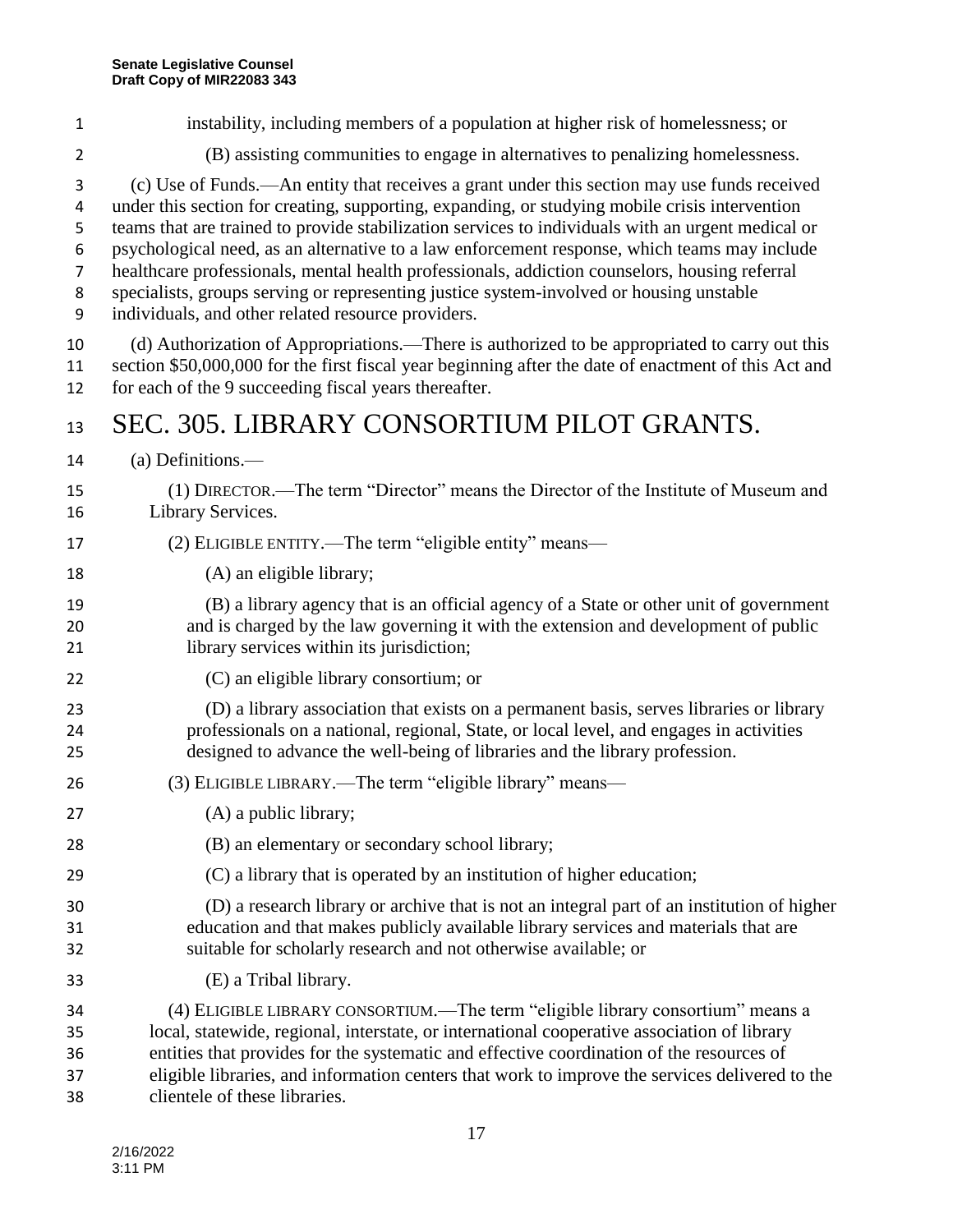| $\mathbf{1}$   | (b) Grant Program.—From amounts made available under this section for a fiscal year, the           |
|----------------|----------------------------------------------------------------------------------------------------|
| $\overline{2}$ | Director shall award grants, on a competitive basis, to eligible entities to enable those eligible |
| 3              | entities to carry out pilot programs to address the needs of homeless persons.                     |
| 4              | $(c)$ Use of Funds.—                                                                               |
| 5              | (1) IN GENERAL.—Each eligible entity receiving funds under this section may use such               |
| 6              | funds to provide programs or resources that address the needs of homeless persons by-              |
| 7              | (A) connecting them with resources to help them transition to stable, independent or               |
| 8              | supported living, through the eligible entity's own activities or through subgrants to             |
| 9              | eligible libraries, as appropriate;                                                                |
| 10             | (B) providing homeless persons with programs on issues such as health, mortgage or                 |
| 11             | rental assistance, and applying for government benefits; or                                        |
| 12             | (C) partnering with other community organizations or the locality's Department of                  |
| 13             | Public Health for outreach activities and connections to other relevant services.                  |
| 14             | (2) CRITERIA FOR SUBGRANTS.—In awarding a subgrant under this section, an eligible                 |
| 15             | entity shall-                                                                                      |
| 16             | (A) require eligible libraries desiring a subgrant to submit an application                        |
| 17             | containing-                                                                                        |
| 18             | (i) the estimated number of homeless persons that will be served under the                         |
| 19             | homelessness-related programs to be funded by the subgrant; and                                    |
| 20             | (ii) any other criteria established by the grantee in the application submitted                    |
| 21             | under subsection (d); and                                                                          |
| 22             | (B) give preference to eligible libraries that propose to carry out programs or                    |
| 23             | develop resources that integrate existing Federal or State programs that serve homeless            |
| 24             | persons and cost-burdened households.                                                              |
| 25             | (d) Application.—An eligible entity desiring a grant under this section shall submit an            |
| 26             | application at such time, in such manner, and containing such information as the Director may      |
| 27             | require. Each application shall include—                                                           |
| 28             | (1) a description of the homelessness-related programs or resources that the eligible entity       |
| 29             | will support (in accordance with subsection $(c)(1)$ ) either through its own activities or        |
| 30             | through subgrants to eligible libraries;                                                           |
| 31             | (2) a description of how community or governmental partners will be involved in the                |
| 32             | homelessness-related programs or resources provided by the eligible entity; and                    |
| 33             | (3) in the case of projects that the eligible entity intends to carry out through subgrants—       |
| 34             | (A) a description of how the eligible entity will make subgrants, including any                    |
| 35             | priorities or considerations that will applied in making such subgrants;                           |
| 36             | (B) a description of how the eligible entity will disseminate, in a timely manner,                 |
| 37             | information regarding the subgrants, and the application process for such subgrants;               |
| 38             | (C) a description of the criteria that the eligible entity will require for the programs           |
| 39             | carried out by subgrantees with funds awarded by that eligible entity; and                         |
|                |                                                                                                    |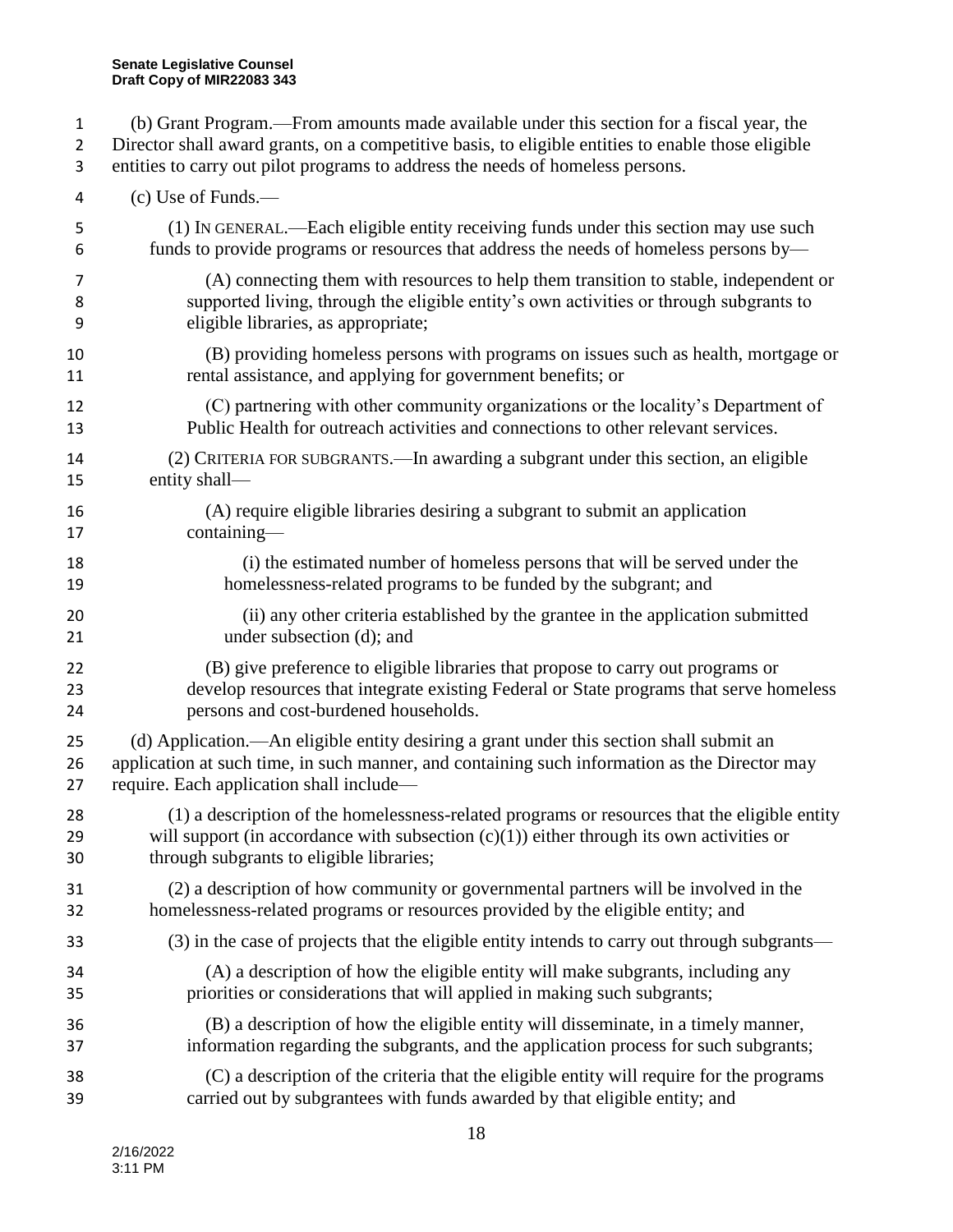- (D) an assurance that each eligible library that receives a subgrant will use the funds from that subgrant to provide programs that primarily serve persons who are homeless or.
- (e) Consultation.—In carrying out this section, the Director may consult with the Secretary of Housing and Urban Development, the Interagency Council on Homelessness, or any other appropriate Federal agency or office to help ensure that funds are disbursed and utilized
- effectively.

 (f) Reports.—Each eligible entity receiving a grant under this section for a fiscal year shall prepare and submit a report to the Director, in such form and containing such information, as the Director may reasonably require to determine the extent to which funds provided under this

section have been effective in carrying out the purposes of this section.

 (g) Authorization of Appropriations.—There is authorized to be appropriated to carry out this section \$10,000,000 for the first fiscal year beginning after the date of enactment of this Act and for each of the 9 succeeding fiscal years thereafter.

#### SEC. 306. INCLUSIVE TRANSIT-ORIENTED

# 16 DEVELOPMENT TO ENHANCE CLIMATE MITIGATION AND DISASTER RESILIENCY.

- (a) Report.—Not later than 90 days after the date of enactment of this Act, the Secretary shall submit to Congress a report on how to add a focus to housing programs of the Department of
- Housing and Urban Development on—
- (1) infill projects that better connect people to jobs and transit and reduce greenhouse gas emissions; and
- (2) supporting developers and local governments constructing units on existing or underused urban land close to city amenities and transportation.

#### SEC. 307. ESTABLISHING AN INNOVATION PILOT 26 WITHIN THE CARBON REDUCTION PROGRAM.

- Section 175(c) of title 23, United States Code, is amended—
- (1) in paragraph (1), in the matter preceding subparagraph (A), by striking "paragraph (2)" and inserting "paragraphs (2) and (3)"; and
- (2) by adding at the end the following:
- 31 "(3) INNOVATION PILOT.—
- "(A) IN GENERAL.—In addition to eligible projects under paragraphs (1) and (2), funds apportioned to a State under section 104(b)(7) may be used for innovative strategies to reduce transportation emissions, including associated infrastructure improvements that will increase the share of nonmotorized trips and improve the efficiency of existing surface transportation infrastructure to address carbon reduction.
- "(B) NOTICE.—Not later than 120 days after the date of enactment of this paragraph, the Secretary shall provide notice and guidance for interested entities to participate in